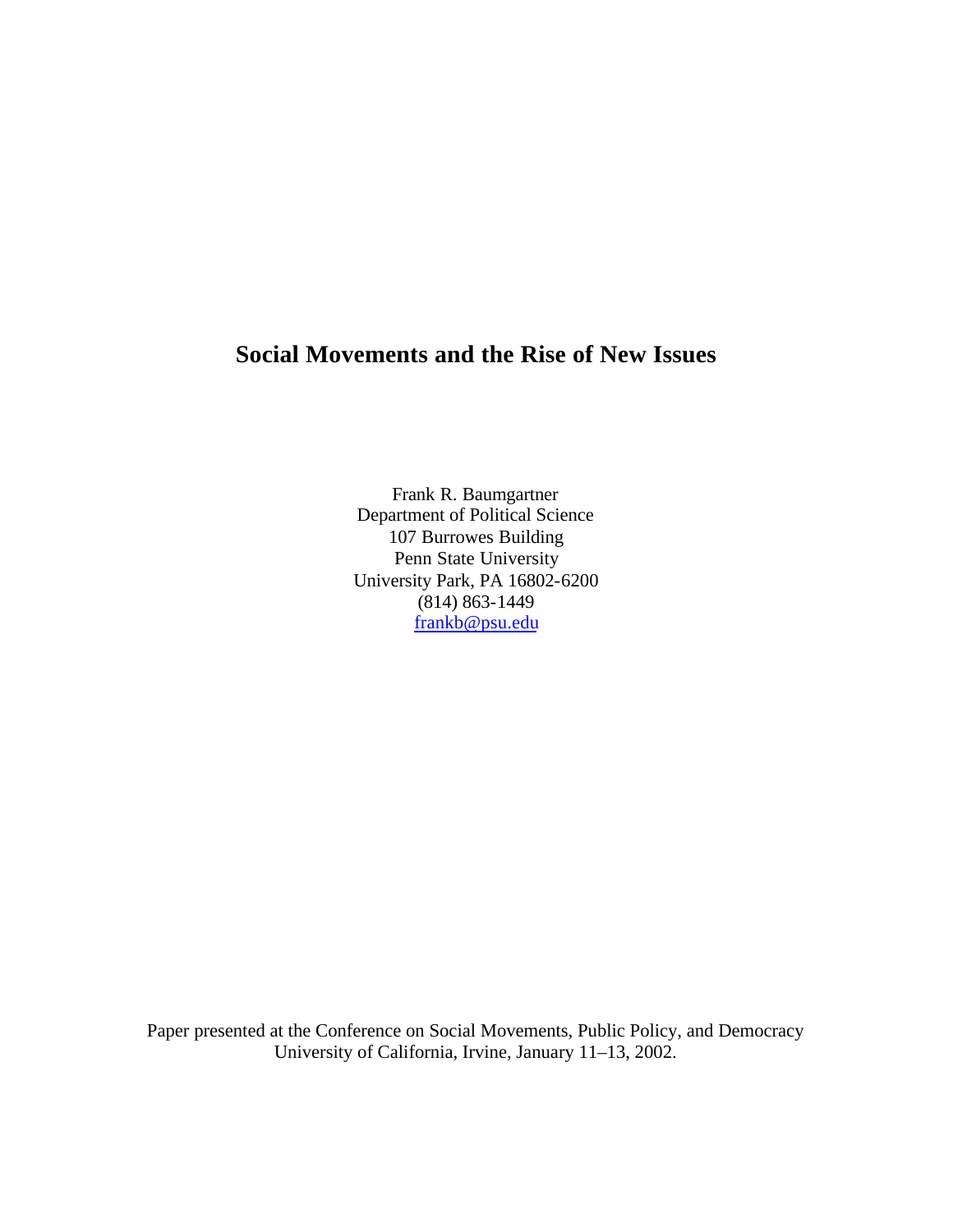## **Abstract**

Using a comprehensive database showing the range of issues discussed in Congress over the entire post-World War Two period, this paper focuses on the dramatic rise of new issues in American politics. Some of these issues, such as health care, have arisen as government programs have expanded. Others, such as environmental issues, have social movements clearly at their core. However, all issues show a complex interdependence between social movements and pre-existing or newly created government programs. As more social movements have demanded and justified the growth of a variety of government programs over the decades since World War Two, dramatic changes have occurred in the nature of government itself. These changes, in turn, have affected the nature of social movements and professional communities. Thus, the paper focuses on the interconnections between social movements and public policies.

This paper focuses on the areas of activity of the U.S. federal government, with only secondary evidence concerning social movements themselves. Extensive data collection is planned over the next several years that will allow for the explicit linkage between the growth of social movement organizations (SMOs), professional groups, and other associations and the public agenda data reported here. In the absence of these more systematic data on social movements themselves, I focus on the public policy side of the equation, exploring some likely areas of linkage between public policy and social movements.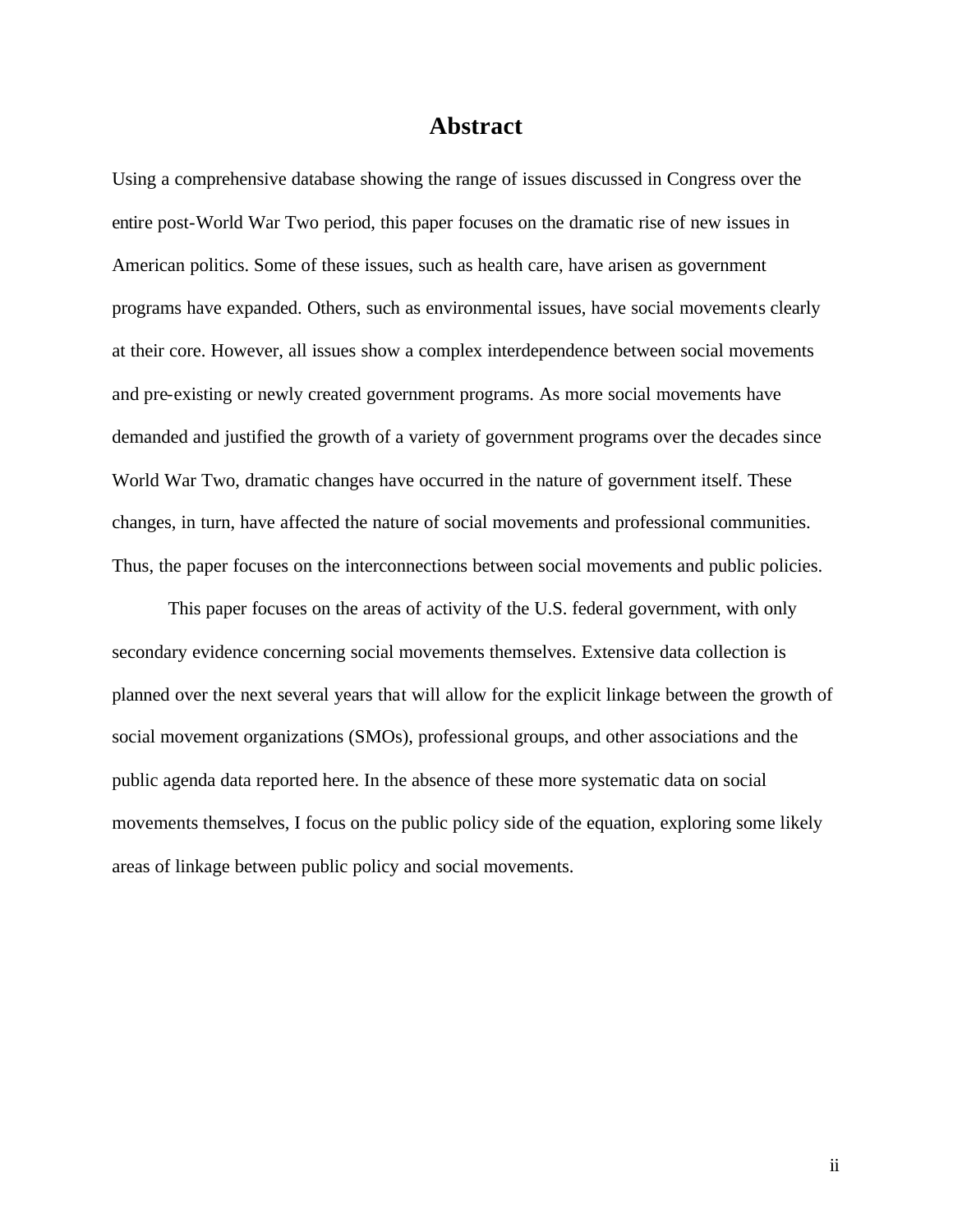## **Introduction**

 $\overline{a}$ 

There is no doubt that social movements often have strong impacts on public policy.<sup>1</sup> Any number of examples can demonstrate the truth of that assertion, from women's rights to the rights of the handicapped, environmental protection, and other areas. Similarly, there is no doubt that public policies channel the future participation and attitudes of established social movements and the organizations that spring from them. But how can we demonstrate these links systematically? To say that social movements often cause large policy changes is certainly not to say that social movements dictate public policy directions, or even that social movements are more important than other causes of policy change. After all, policy changes can be caused by many other sources including business activities, stochastic shocks, the preferences of policymakers, or public opinion, for example. The relative importance of social movements compared to other possible causes of policy change is a large issue beyond the scope of any single paper. Here, I explain an approach to the question. My hope is that this approach, if not this single paper, will take us some distance in assessing the relative importance of social movements and other sources of policy change as well as the reciprocal relations between social movements and public policy over time. This long-term research agenda may now be feasible because of newly available data resources.

This paper presents an overview of a new dataset on public policy freely available to all users: The Policy Agendas Project (see Baumgartner and Jones 2001, 2002). The datasets that comprise the Policy Agendas Project include comprehensive compilations of: 1) all

<sup>&</sup>lt;sup>1</sup> Research for the original data collection was supported by a grant from the National Science Foundation (# SBR–9320922). Bryan Jones is my collaborator on this larger project; we acknowledge and appreciate the support of Penn State University and the University of Washington. Nick Semanko provided assistance in much of the data analysis and presentation for this paper. Thanks to Christine Mahoney for comments.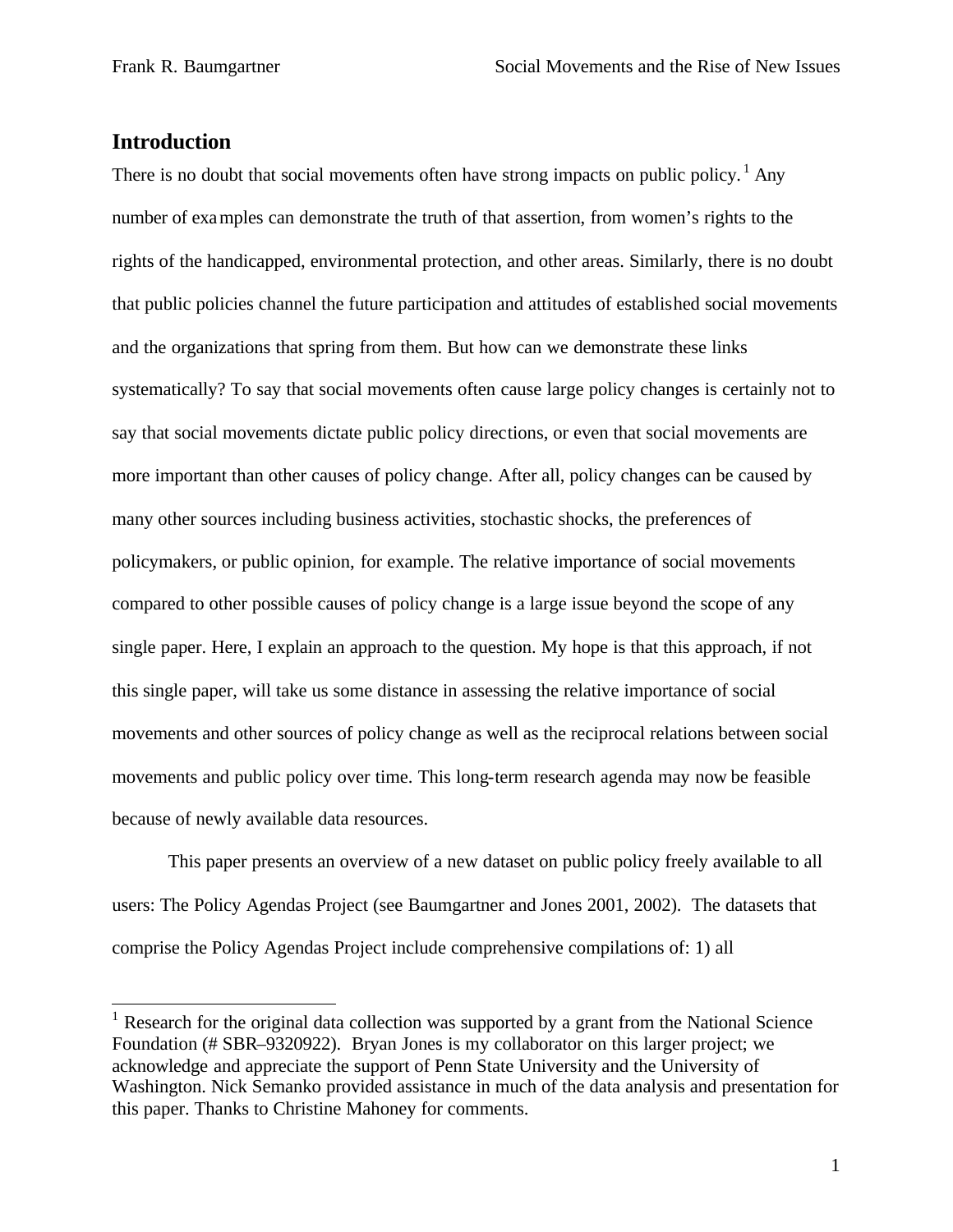congressional hearings; 2) all public laws; 3) all stories in the Congressional Quarterly *Almanac*; 4) a sample of abstracts taken from the *New York Times Index*; and 5) a consistently coded, inflation-adjusted, time-series of the federal budget. Each of the datasets covers the time period of 1947 to recent years. Most importantly, most are coded according to a complex, highly detailed, and historically consistent set of some 226 topic and subtopic codes. This allows one to trace government and media attention to such questions as water pollution, inflation, health insurance availability, defense appropriations, or any other topic of government activity over the entire second half of the twentieth century. This new data resource should be useful to scholars of public policy and social movements alike. This dataset was originally collected with public policy scholars in mind; one of my goals here is to introduce its value to the sociological community as well.

The data we have collected as part of the agendas project allow us to trace not only the growth of new issues, but also the size, composition, and structure of the governmental agenda as a whole. As I will note below, the size of the agenda and the areas of activity of the U.S. federal government changed quite dramatically over the fifty years following World War Two. These changes, in turn, can be linked to changes and activities in the social movement realm. While my focus will be on the changing focus and attentions of the federal government, links to the activities of social movements and interest groups will be apparent throughout. Later work, or that of other scholars, may focus on particular issue areas where more extensive social movement data are available. In any case, in order to discuss the impact of social movements on public policy, one must know the parameters of public policy and how it has changed over the decades. With that in place, we can then assess the potential impact of social movements on these developments.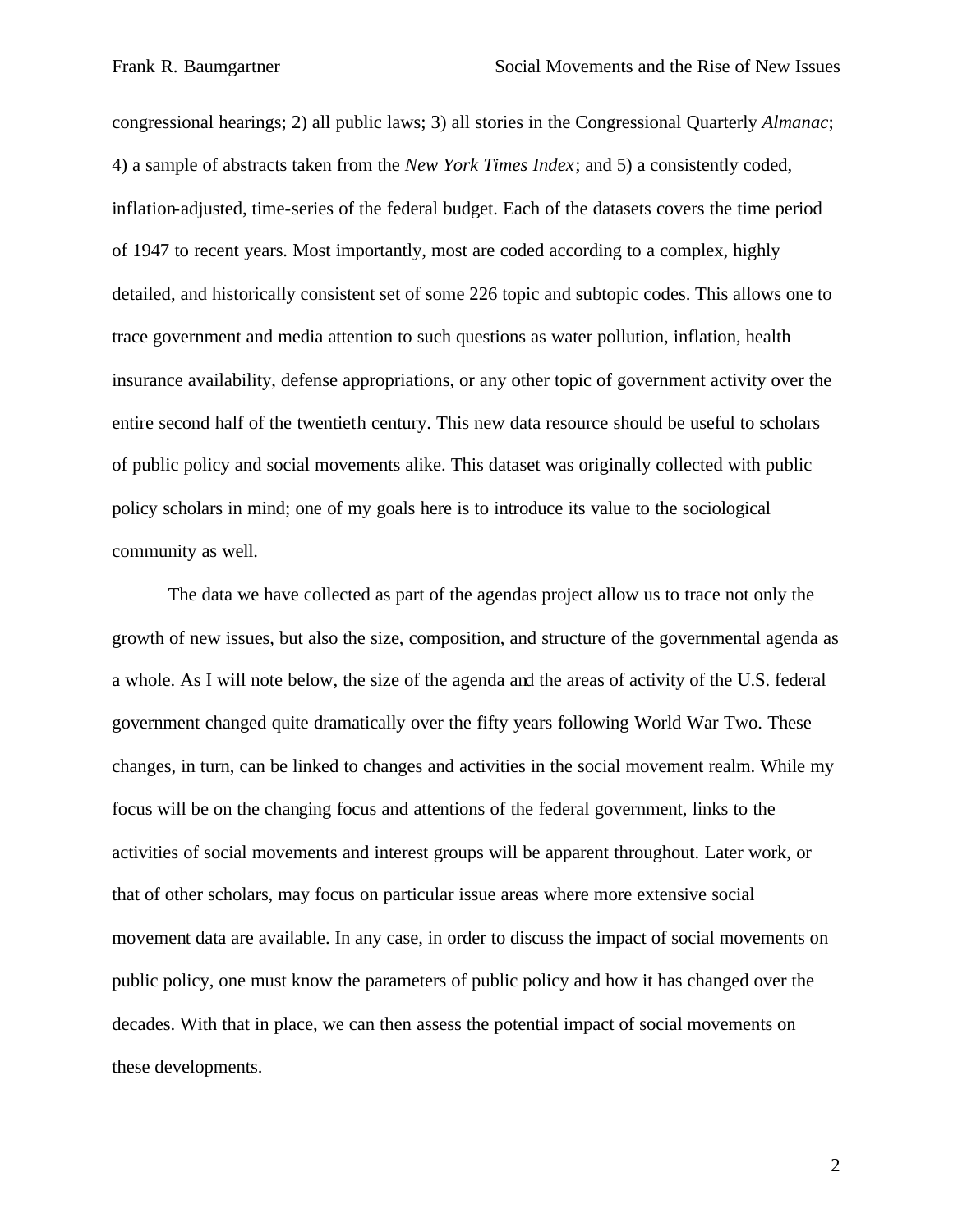## **The Transformation of the Policy Agenda of the Federal Government**

During the period from World War Two to the present, the federal government has been dramatically transformed. Many have noted these changes, in particular the size of government: we have moved from a minimalist government to a major social welfare state (even if the movement here has been less dramatic than in other western countries). Employment by government has grown, the size of the federal budget has grown, the numbers of regulations have grown, the numbers of federal programs have grown, and all this is well known (see for example Light 1995). Of course, state governments employ many more people than the federal government, and their growth over the past 50 years has been even more dramatic than that at the federal level; further, tax expenditures, outside contracting, privatization of services, and tax subsidies have grown over the decades as federal policymakers have attempted to shield the true size of government (see Light 1999; Howard 1997). What may be less apparent is something that immediately strikes any user of the policy agendas datasets. The government has not only a larger set of activities, but even more importantly it has a more diverse portfolio of activities.

Scores of activities that we routinely think of as natural and accepted areas of federal intervention are in fact relatively new areas of federal government activity. For example, in the early post-war period over fifty percent of congressional hearings were on just three topics: defense-related items; government operations themselves; and public lands, Interior Department issues, and water/irrigation projects. Other topics of attention, such as science and technology, housing and community development, foreign trade, transportation, social welfare programs, education, domestic commerce, environment, law enforcement, or health care received less then five percent of attention each. Government under Eisenhower simply did not do very much in very many areas of activity; scores of activities where the federal government has been active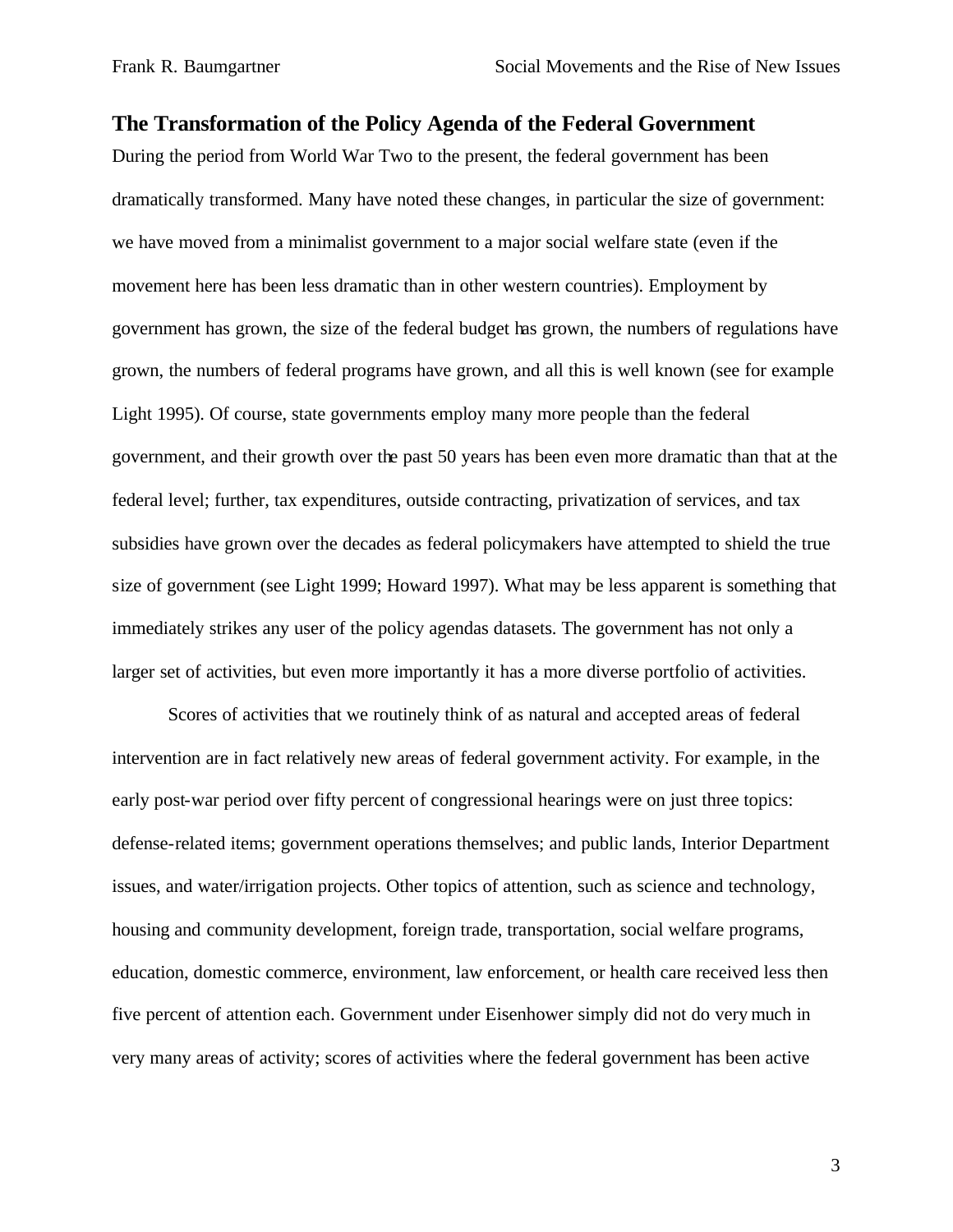now for decades were simply not the object of much federal attention or activity in the early post-war period. Table 1 presents data on this topic.

#### (Table 1 about here)

Table 1 shows the 19 major topic areas of the Policy Agendas Project. It is worth reading the table first with attention to the left-most column of data. This column shows the percentage of days of hearings during the ten-year period beginning in 1947 on each of the 19 topics. There were a total of 29,494 days of hearings during this period—not significantly fewer than the total number in the later period shown to the right. However, congressional attention in the early period was much more narrowly focused on just a few traditional areas of government activity including those mentioned in the previous paragraph. Many areas of considerable current attention were simply not on the radar screen at the time. Health-care before the creation of the Medicare program; environmental issues before the creation of the EPA; space, science, and technology policy before the creation of NASA; foreign trade before the more recent expansion of our integration into the world economy; all these are areas where Congress simply did not pay much attention. The later period, covering 1983 to 1992, shows considerable attention to many issue-areas not subject to much attention in the early period, as well as a much more even spread of attention across the issue-areas.

Table 1 shows the shifting and expanding attention of Congress, and it also presents a rough breakdown of the 19 topic areas into those that correspond to important social movements during the post-World War Two period and those that are more traditional, business-oriented, or in any case not associated with a particular social movement. The seven categories listed as "social movement" topics of course are not perfect measures of this concept. Labor, employment, and immigration issues, for example, contain important social movement elements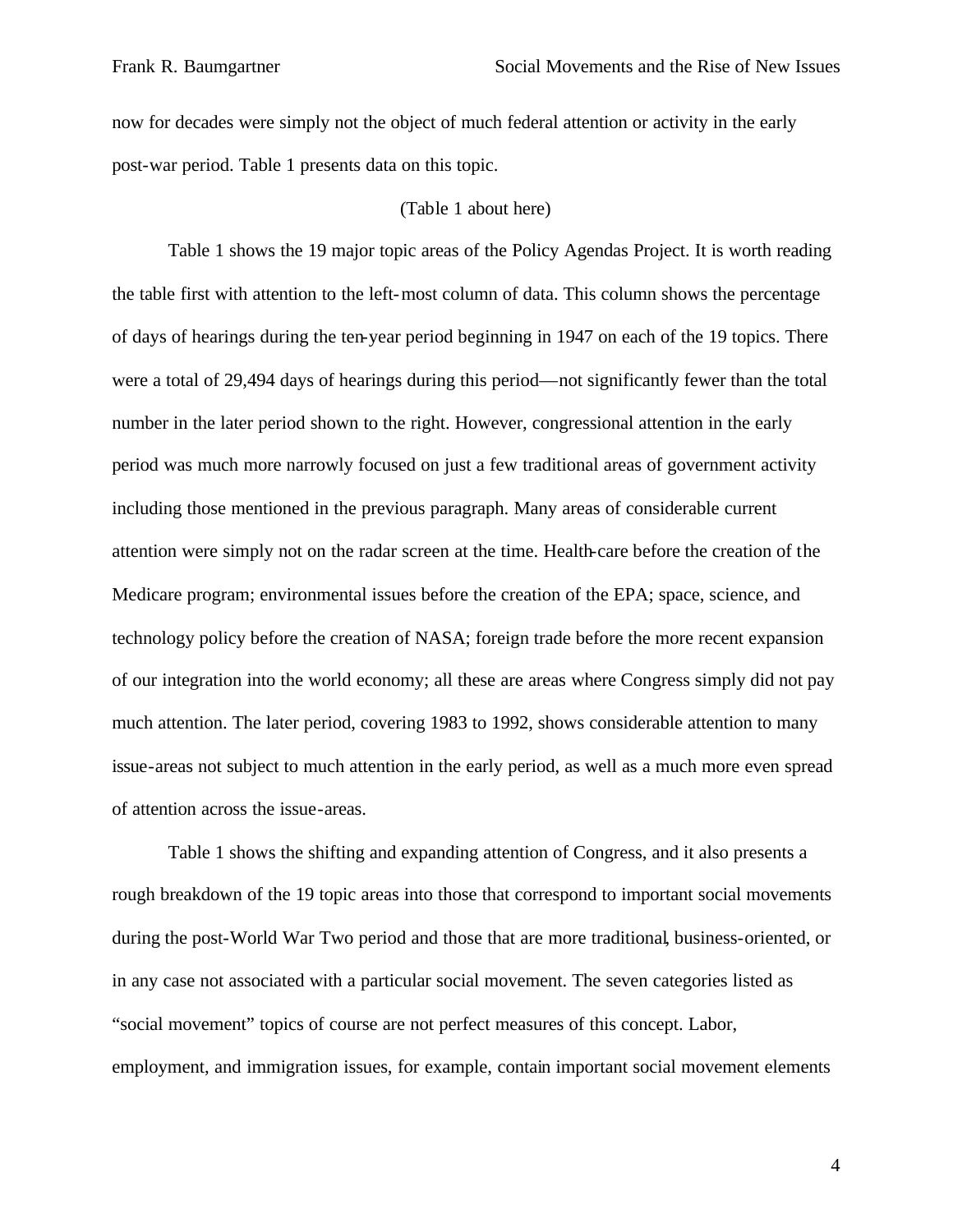but also major business and traditional elements. The category of law, crime, and family issues is similarly diverse. Health care includes insurance companies clamoring for increased Medicare reimbursement rates, not only social movements of seniors or disease-related groups pushing for more attention to their causes. Defense might be considered a "social movement" issue, since of course there were important anti-war movements. As Congress considers the issue, however, much more attention is on defense-related issues than on the peace movement overall, so for my purposes here I have included defense, like foreign affairs, in the second category. International affairs, coded a traditional area here, includes some discussion of human rights issues, clearly a social movement subtopic. The distinctions laid out here are imperfect; nonetheless even this rough cut at the data show an unambiguous rise in the proportion of the congressional agenda taken up by these topics: They move from 17 to 27 percent of the congressional agenda during this period. Attention to defense, public lands, and other traditional topics declines, sometimes dramatically, as a proportion of congressional effort.

There are a number of complications in Table 1 that make it an imperfect indicator of the impact of social movements on government attention; further, social movements are far from the only cause of increased government attention. Many of the non-social movement areas have increased in attention; international affairs and foreign aid as well as the topic of foreign trade, for example, have increased quite substantially on the congressional agenda as the US has become more involved in foreign trade and international affairs other than defense. Energy, transportation, and many other areas of growth have demographic or technological developments at their roots rather than new social movements, it would appear at first glance. Civil liberties issues have declined as a proportion of congressional attention partly because of the considerable attention paid to anti-communist activities during the 1950s; these are reflected in the higher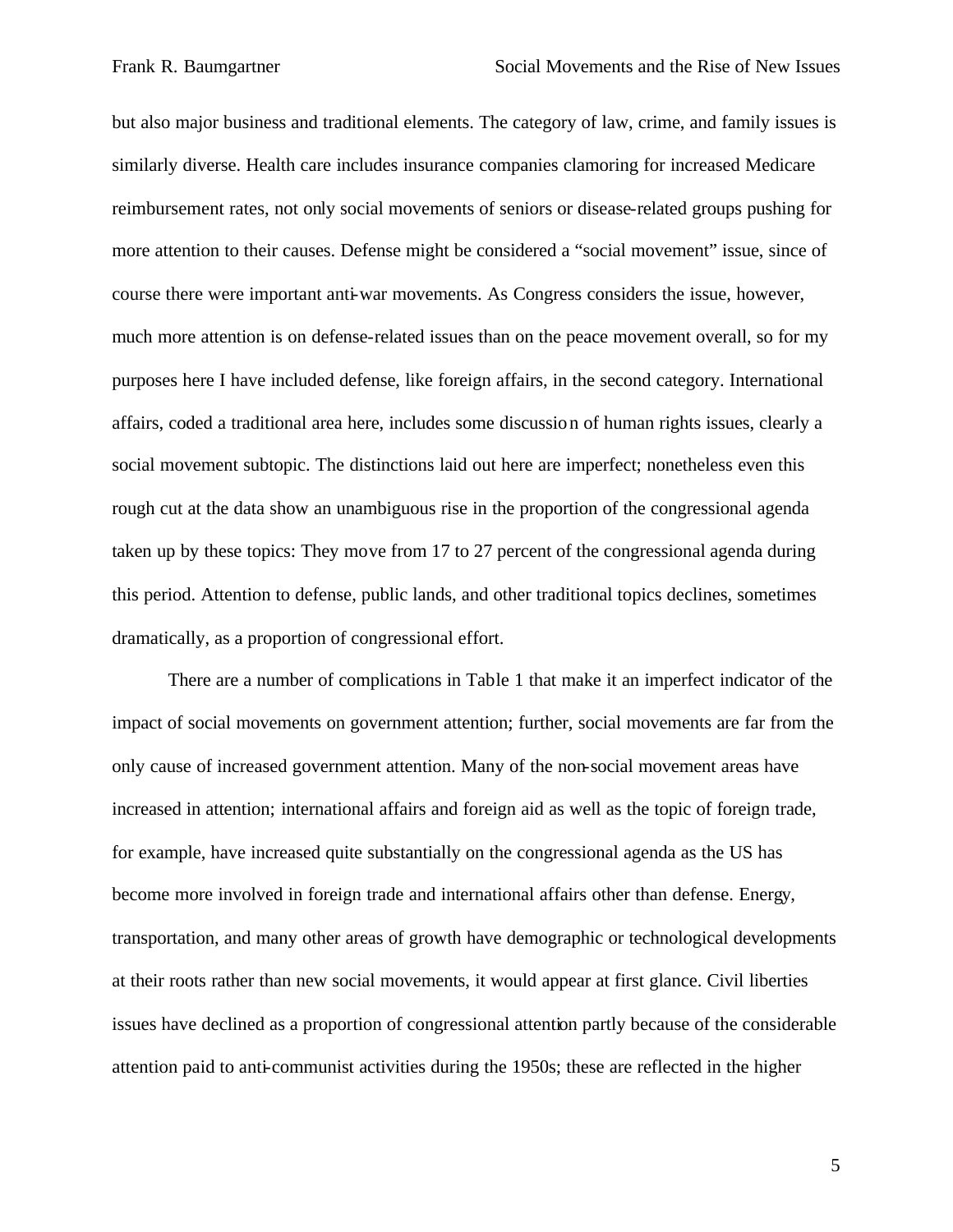level of attention to these issues in the earlier period. Certainly the tone and purpose of congressional attention to civil rights and liberties has changed dramatically during this period, a fact not reflected in this simple table. In spite of the imperfections of this rough indicator, it does show an increase in attention to new issues. Traditional issues decline from 83 percent of attention to just under 73 percent; still the vast bulk of attention, but less so than in the earlier period. Figure 1 shows how this was not an artifact of the time periods reported in Table 1—the increase in the proportion of attention to new social issues continued throughout the period.

### (Figure 1 about here)

Figure 1 uses the same classification of seven major topic areas as "social movement issues" as in Table 1, and reports the percentage for each Congress from the  $80<sup>th</sup>$  (1947–48) to the  $102<sup>nd</sup>$  (1991–92). The trends apparent in Table 1 are consistent throughout the period, but the aggregation to only 19 major topic areas obscures several more clear-cut examples of the rise of new social issues. Figures 2 and 3 show the most dramatic risers and decliners on the congressional agenda.

#### (Figures 2 and 3 about here)

Figure 2 shows the growth of environmental, health, and law, crime, and family issues on the congressional agenda during the post-World War Two era. These issues consistently combined to represent about five percent of attention until a steady growth began to occur around the 88th Congress (1964–65). The late-1960s saw a further spike in attention and the 1970s and 1980s witnessed a steady increase in attention to all three areas as established federal programs in all areas demanded and justified continued congressional oversight of them. Congressional attention to these three topics was regularly over three times greater during the later periods than in the earlier years. Figure 3 shows a consistent and continuing trend towards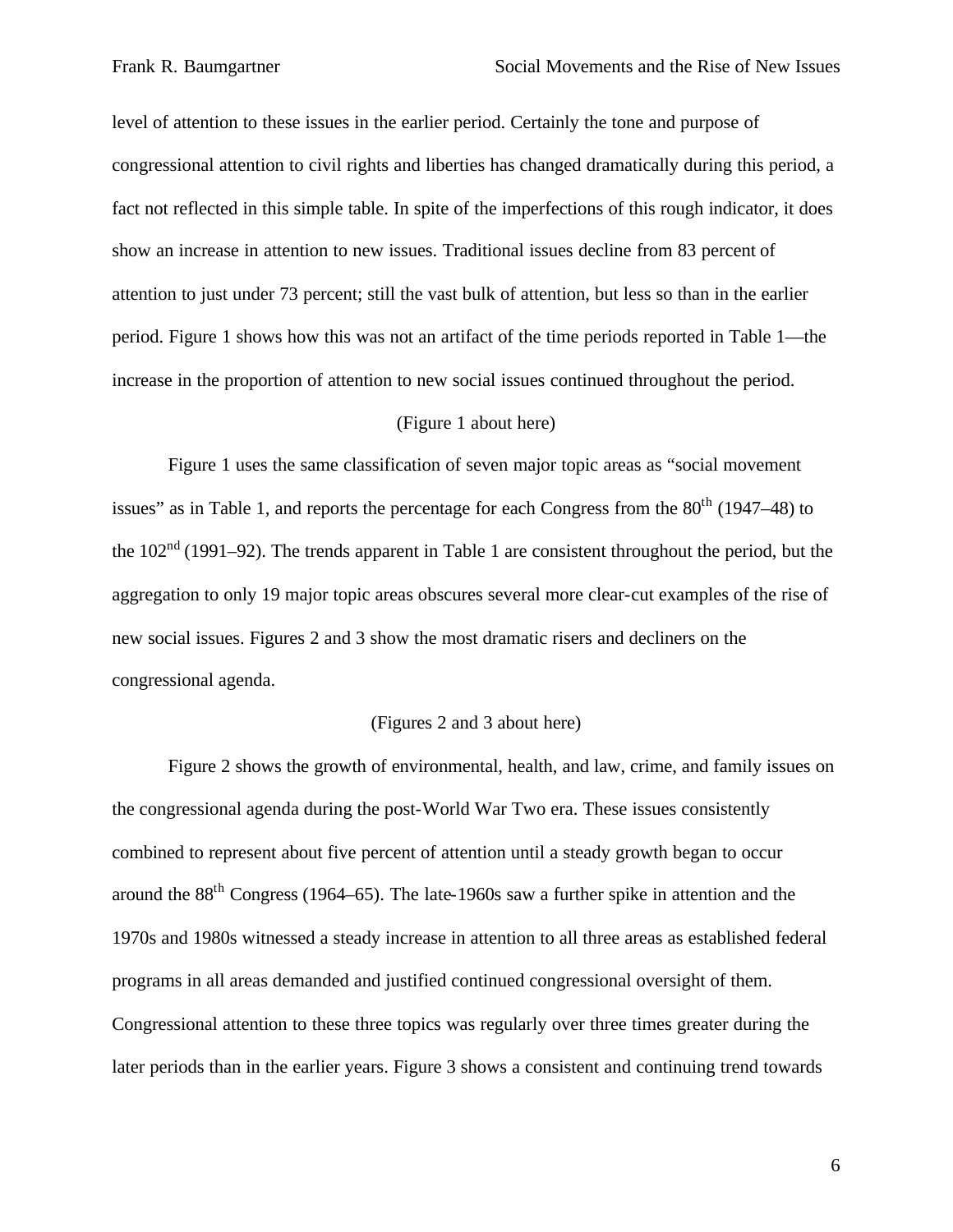$\overline{a}$ 

declining congressional attention—expressed as a percentage of days of hearings—to three topics that previously had dominated the agenda. Government operations, public lands, and defense declined from 60 percent of attention in the  $82<sup>nd</sup>$  Congress (1951–52) to 30 percent in the  $102<sup>nd</sup>$  (1991–92).

We can look at the data at the subtopic level to explore these issues with greater care. Each of the 19 major topics listed above is further divided into a number of subtopics—there are 226 subtopics in the dataset in all. Using the same counts (days of hearings) it is straightforward to distinguish those subtopics that show increases in attention from those that exhibit declines. At this more detailed level of analysis, dramatic changes in the composition of the congressional agenda, and the links to social movements, are apparent. To make this clear, I have identified the 25 subtopics with the greatest trend toward increase over time and the 25 subtopics with the greatest decrease in attention (measured, again, as a percentage of the total number of hearingdays in each Congress from the  $80^{th}$  to the  $102^{nd}$ ).<sup>2</sup> Figures 4 and 5 show the growth in attention to the new issues and the decline in attention to the old ones. Tables 2 and 3, presented below, identify the particular categories that make up two groups.

#### (Figures 4 and 5 about here)

Figure 4 shows how dramatic the rise of many new issues on the congressional agenda has been over the past 50 years. This set of policy concerns typically received less than two percent of total attention throughout the  $1940s$  and  $1950s$ , but beginning around the  $86<sup>th</sup>$ 

 $2$  Data on the percent of days of hearings in each Congress for each of the 226 subtopics were correlated with a counter variable. This produced a measure of trend, and the subtopics were then sorted from highest to lowest correlations with time. Those increasing most consistently over time were ranked highest; those with no discernable trends were ranked near zero; and those with the most consistent decreases over time were ranked lowest. The twenty-five highest and lowest topics therefore represent roughly 10 percent of the topics at the two ends of this distribution.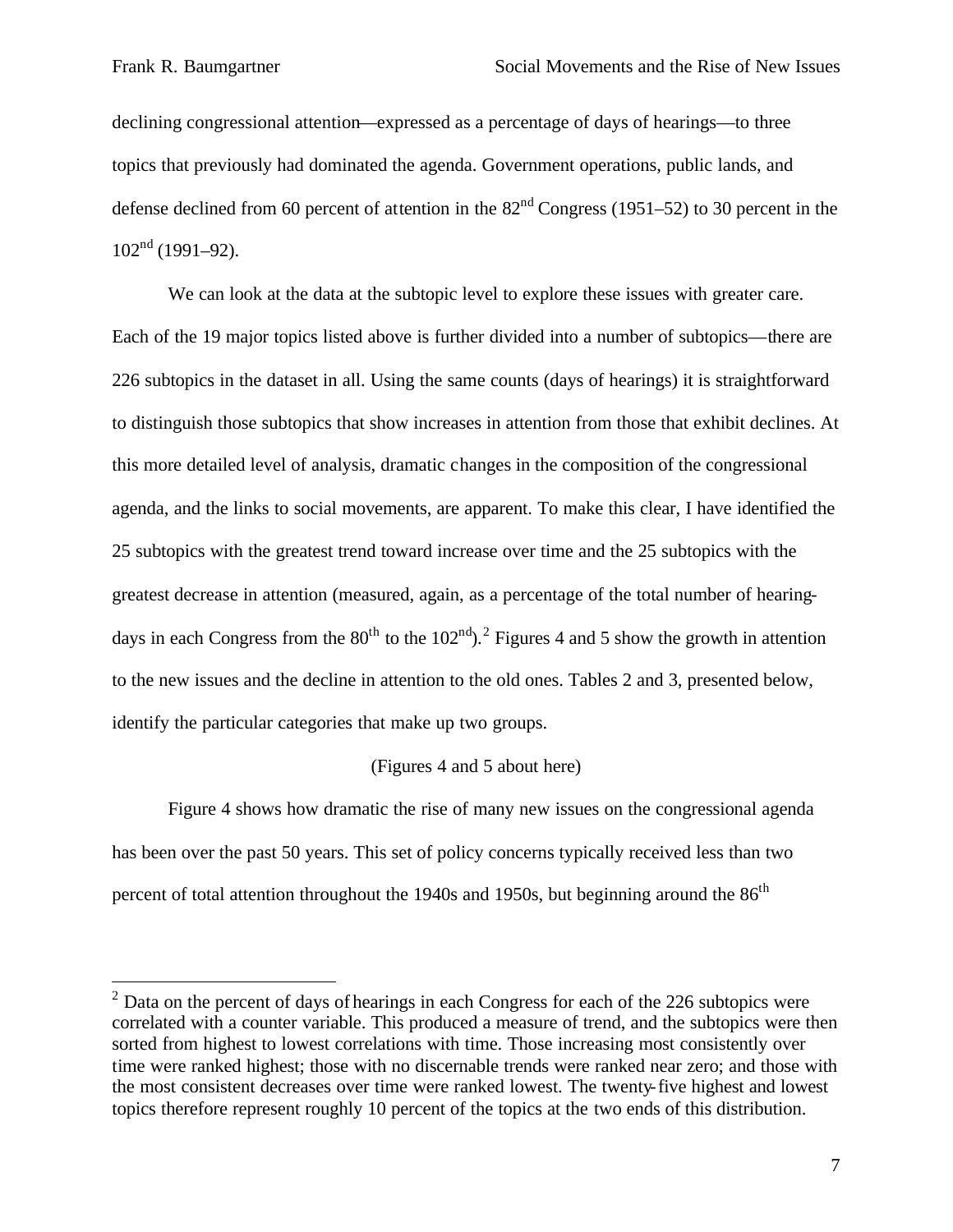Congress (1960–61) began a steady increase. In recent years these topics combine to constitute almost 20 percent of total attention.

Figure 5 tells an even more dramatic story than Figure 4. A small set of topics of attention previously constituted by itself almost one-half of all congressional attention. At the same time as new issues rose on the agenda, these issues declined so that at the end of the period they were regularly combining to account for only about 10 to 15 percent of the total. Together, these two figures show how great the changes in the nature of the political agenda have been. Though not apparent in this presentation of the data, it is also clear that congressional attention, once dominated by a small number of topics, increasingly is spread among many (on this question see Baumgartner, Jones, and MacLeod 2000; Baumgartner and Jones 2002).

Now, what can we say about the particular topics of growth and decline? Were social movements at the core of these changes? Tables 2 and 3 present the data underlying Figures 4 and 5. They use a format similar to that in Table 1, showing for each topic of attention the percentage of days of hearings in the early and late periods respectively.

### (Tables 2 and 3 about here)

Looking first at the areas of growth, Table 2 shows for the 25 subtopics of greatest growth that most of them can be linked to well-known social movements. As in Table 1, but with some greater precision because the topic areas are more finely defined, the table breaks out those areas related to social movement activity from those in more traditional areas related to commerce or other non-social movement activities. Of course these distinctions are not perfect, but the data still reveal some obvious trends. Grouping together those topics related to healthcare, the environment, family issues, civil rights and human rights, the table shows 17 of the 25 areas of greatest growth to be related to these "social movement" issues. These topics rose from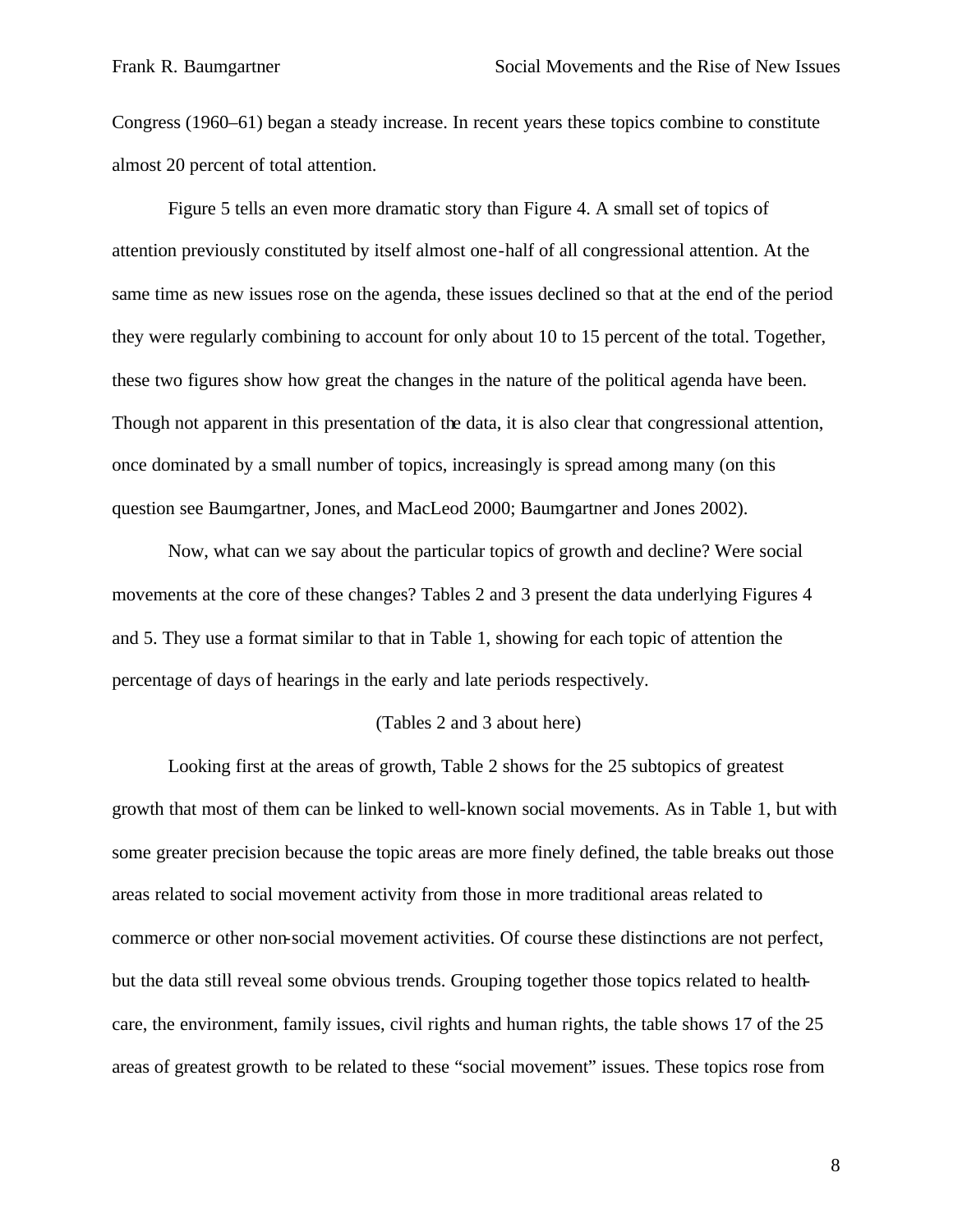less than two percent of attention in the early period to over 12 percent later. Of course, they were not the only issues to gain in attention: eight other topics of attention rose even more dramatically, from two to 16 percent of the total. Social movements are not the only source of new issues, but they are an important one.

Table 3 shows the declining topics. This is perhaps an even more compelling statement about the importance of social movements in affecting the policy agenda in government than that presented in Table 2. Scanning through the topics covered in these areas of decline, only one falls into a social-movement area: employee relations and labor unions (topic 504). Others are consistently within the areas of defense, government operations, agriculture, and other traditional areas. Social movement areas constitute a majority of the 25 topics of greatest growth but are a minor part of the list of the 25 most dramatic decliners.

The federal government at the end of the twentieth century focused its attention much more broadly on a great number of new issues and areas of activity compared to the situation some fifty years before. Traditional areas of government activity, including government operations, defense, and interior affairs and federal land-use questions, have declined from over 50 percent of the congressional agenda to about 30 percent. New areas have risen dramatically: environmental concerns, energy, education, health care, etc. Many of the areas of greatest growth in government attention have been those with the most prominent social movements at their cores. The next section focuses on what we can say about this linkage.

## **Social Movements, Professional Communities, and Public Policy**

Can we link the observed changes in the nature of the federal government's agenda to social movement activities? Certainly social movements must be part of the explanation, and the analysis above has hinted at some possible links. However, the relations are likely to be more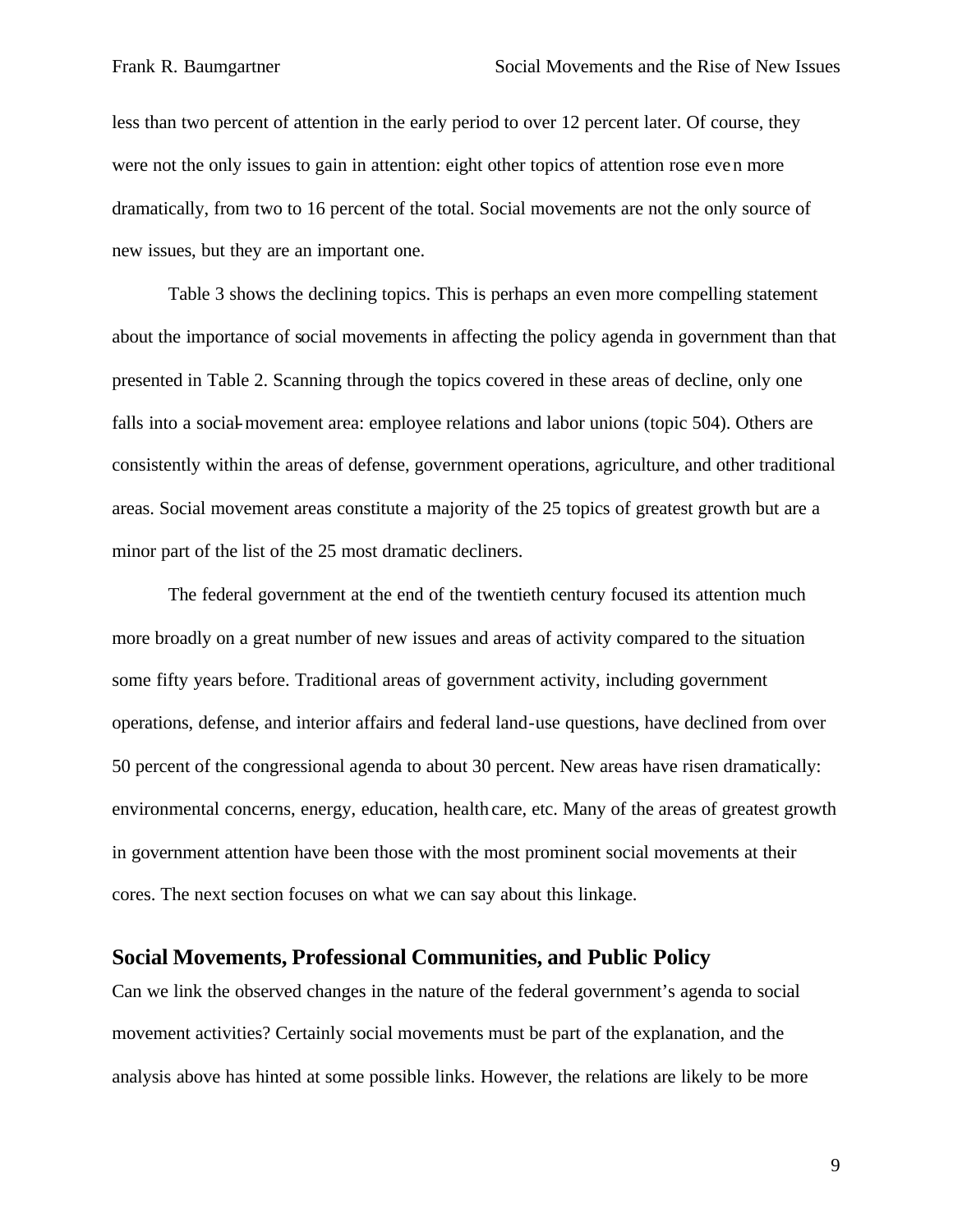complex than simple. While one may pick examples of successful social movements that have altered the federal agenda, knowing whether social movements as a whole have a large or insignificant effect on the policy agenda of the federal government as compared to other potential sources of policy change will require a larger research project.

Clearly, the relations between public policy and social movements, as David Meyer points out in his organizing paper for this conference (2002), are complex and interdependent. Public policies are both the cause and consequence of the growth of social movements. Social movements are both the cause and consequence of changing public policy orientations. Where should we be looking? There are several important avenues. One is the direct effect of social movements on policy. A second is on the relations between social movements and professional associations and other types of Washington interest groups, including not only the traditional social movement organizations (SMOs) but also the myriad groups of service providers, clientele organizations, professionals, and businesses that revolve around established government programs.

In *Agendas and Instability in American Politics* Bryan Jones and I argued that government activities and new programs are often the legacies of social movements and agendasetting processes (Baumgartner and Jones 1993). In contrast to the Downsian view suggesting that issues rise onto and recede from the public agenda with little long-term impact on government (Downs 1972), we noted that a common reaction in government to the rise of new issues is to create a program, agency, or budget designed to deal with the new issue (or, perhaps more commonly, to create multiple programs, agencies, and budgets). Once these new programs are established they rarely disappear. Rather, they grow into established programs, generating their own constituencies and affecting professionals, service providers, contractors, and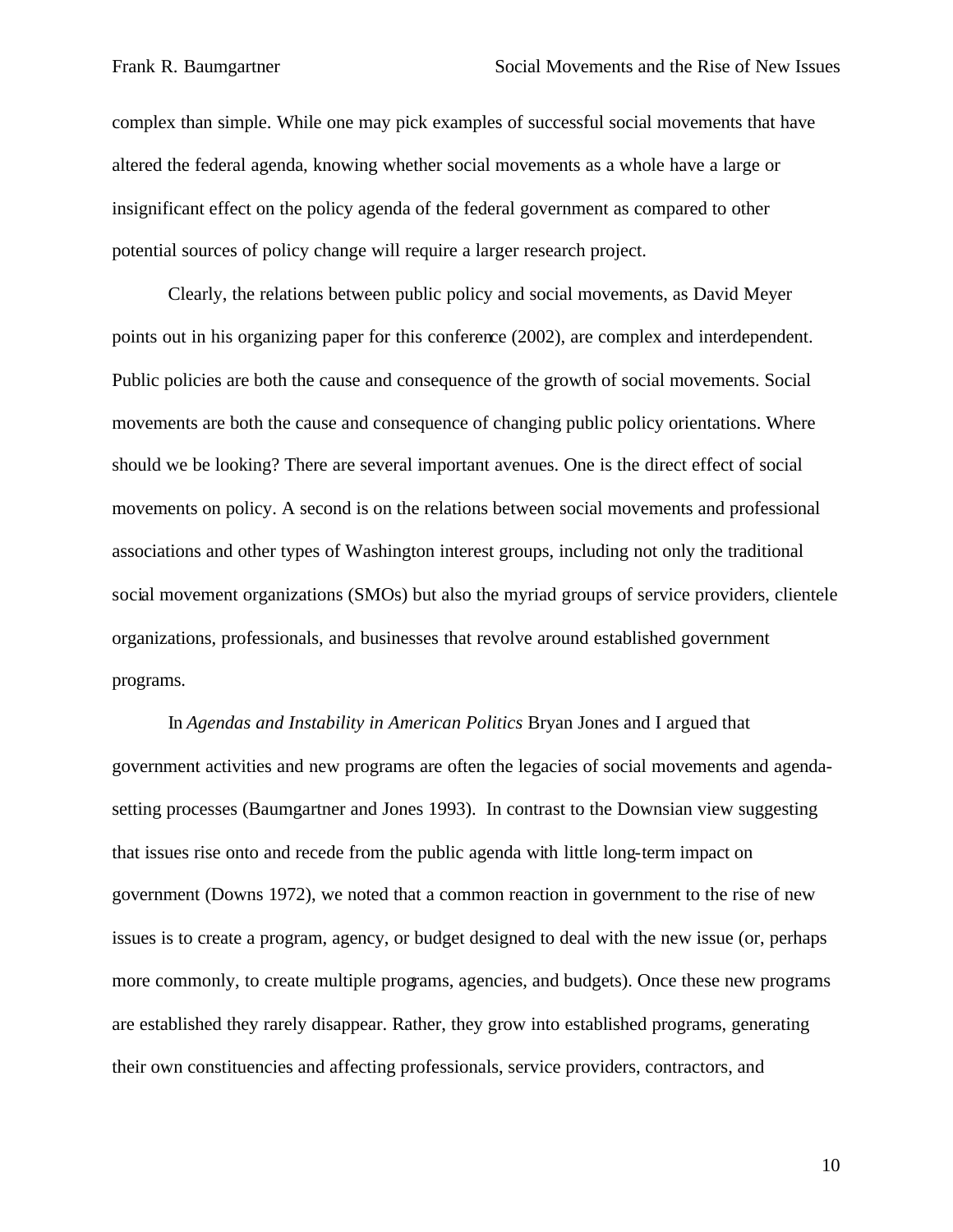beneficiaries. Examples could be multiplied but would include the Medicare and Medicaid programs, various environmental and pollution control efforts (including the creation of the EPA itself in 1970), conservation and land-use initiatives, civil rights and non-discrimination policies, and a great range of other programs having been created and cultivated during the period covered in this study. Growth of government was dramatic during the second half of the twentieth century; this was partly due to the efforts of new social movements to place new issues on the federal agenda. As they succeeded in doing this, the programs that were put in place then generated new interests themselves, as affected constituencies, service providers, and others entered into established relations with the government officials responsible for these new programs. The result is often self-perpetuating.

Social movements have often been at the core of these processes, though not always. Table 2 above showed clearly that a number of topics, such as scientific research and development, international affairs dealing with Asia and the Pacific Rim, drug trafficking, and the international competitiveness of American businesses, have clearly grown on the congressional agenda; it is hard to argue that a social movement was at the center of this increased interest. Rather, changing economic circumstances, technological innovation, and business lobbying may be more important here.

Even when social movements may play a role in the initial emergence of an issue on the public agenda, issues may be sustained in the public eye (or in the congressional calendar) for more complex reasons. In an interesting and compelling analysis, Lisa Miller has discussed the rise of crime as a federal issue (2001). The federal government got involved in crime issues (previously more of a state and local concern) in the 1960s in response to objective indicators that the crime rate was worsening and as public concern with crime issues rose to historically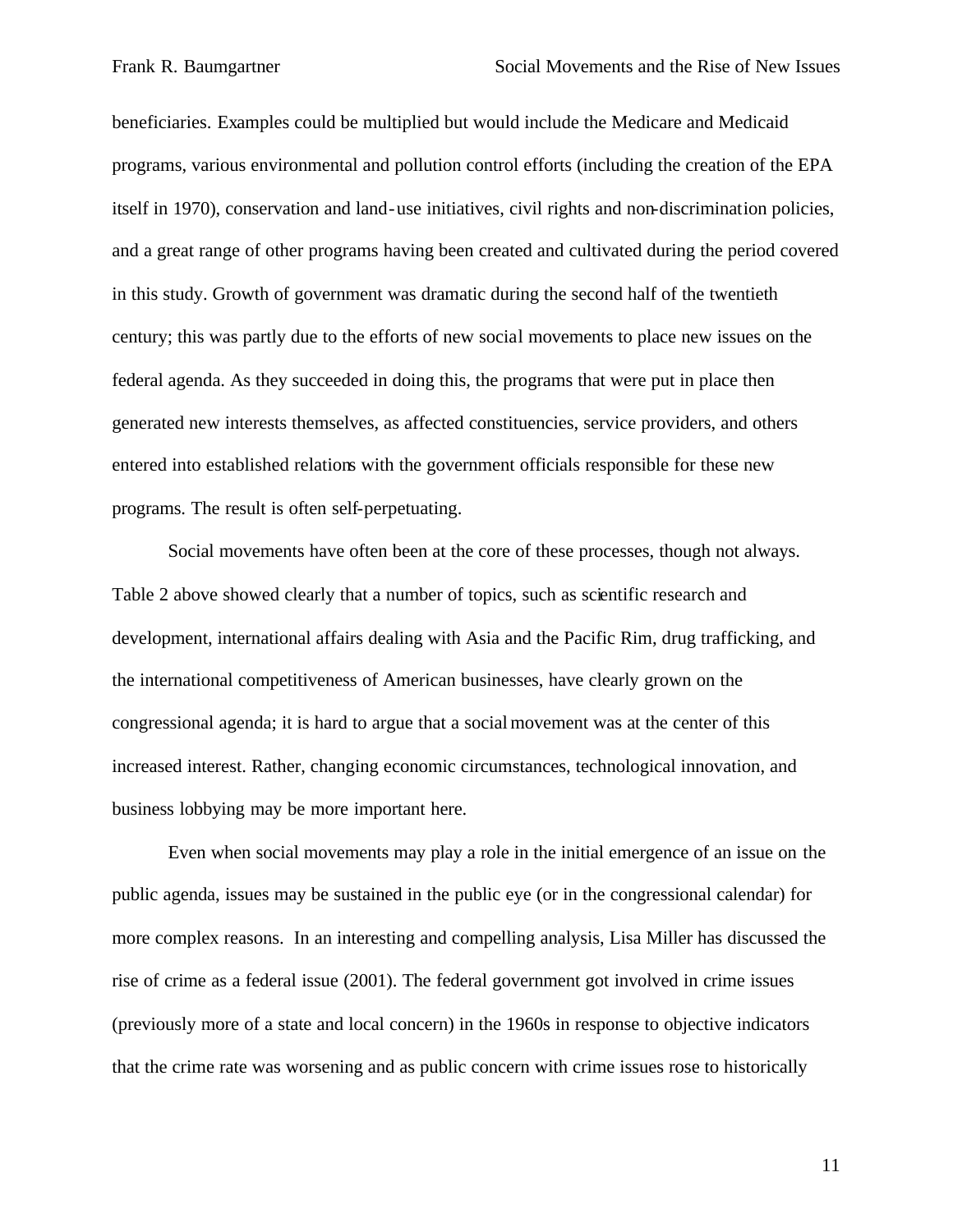high levels. Further, the topic was politically controversial as the Republicans advocated a lawand-order approach but the Democrats focused on other topics such as the plight of residents of the urban ghettoes. Once massive federal financial assistance programs were put in place, and after many large budgets were established, however, any link between the crime rate, public concern, and the level of federal attention to crime ceased to exist. The huge crime-fighting budgets available at the federal level established such a large nationa l constituency that the issue became self-perpetuating one. Fighting crime, like military procurement, can be seen as a geographical pork-barrel issue in many ways. Partisanship declined as federal attention to crime increasingly became focused on large budget transfer schemes to state and local law enforcement agencies—an activity both Republicans and Democrats in Congress found appealing, and one that generated tremendous political support in various communities and professional associations. At some point there may have been broad social concern with crime as a policy problem, but it is hard to argue that a national social movement was at the heart of this, especially in the later period after the funds were being disbursed. More likely, local elected officials, law enforcement professionals, and other interests were responsible for this policy change. In any event, the effect was similar: Once the issue was part of the established federal agenda, it did not disappear. Rather, it perpetuated itself as service providers, constituents, and interest groups provided support and encouragement.

Data on levels of attention presented above can be linked to information on federal spending patterns to shed some light on these questions. Using the 73 categories of spending as defined by the Office of Management and Budget (OMB) in their annual budgets, adjusting for changes in how given programs and activities have classified over the years (thus creating the only historically consistent time-series of the federal budget going back all the way to 1947), and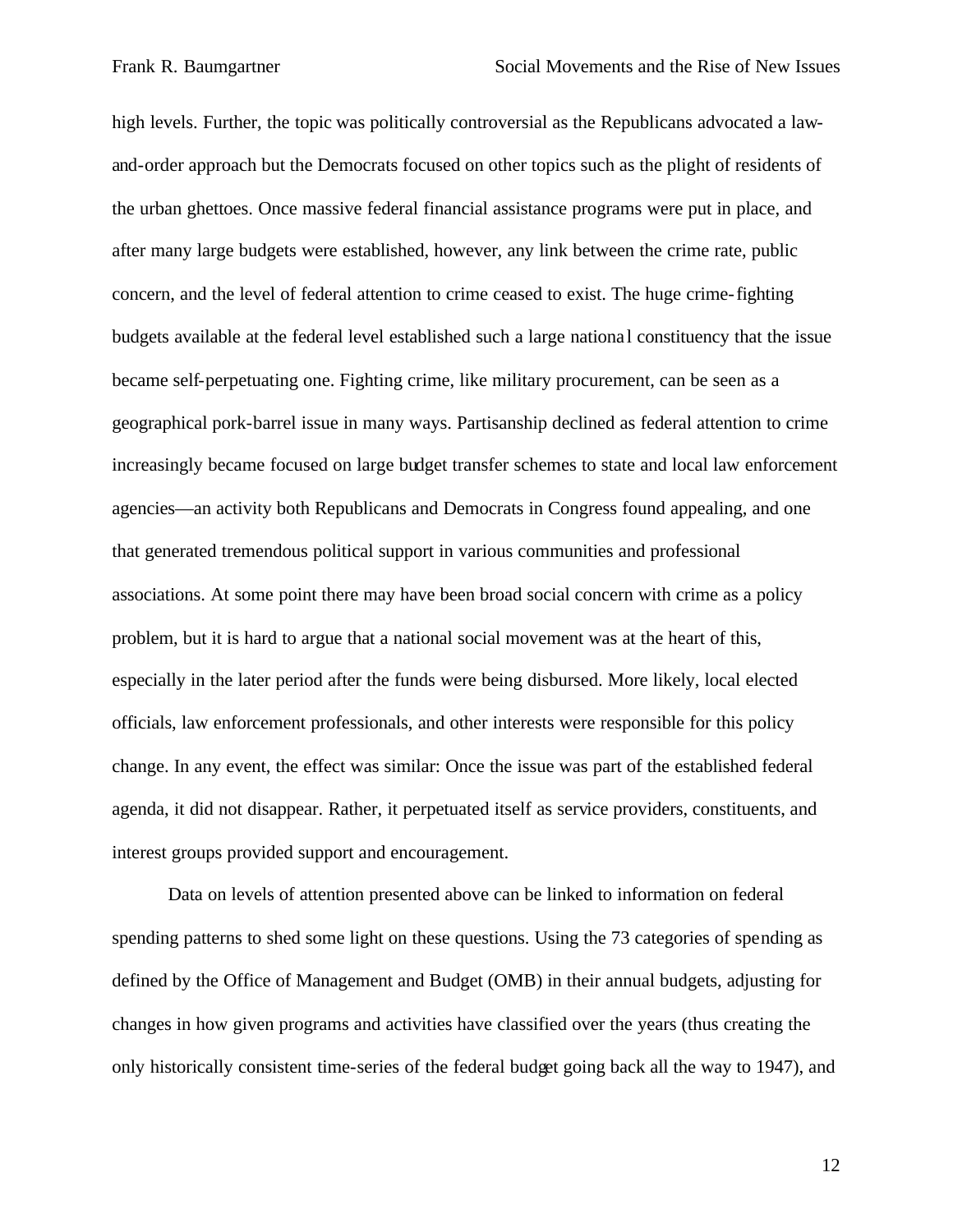presenting the data as percentages of total federal spending, we can see if and how attention and spending are linked. Figure 6 presents the case of law, crime, and family issues just discussed.

#### (Figure 6 about here)

During the period from 1948 to 1968, federal spending on crime, justice, prisons, and law enforcement issues represented less than 0.4% of the annual federal budget. This figure doubled within just a few years in the late 1960s and early 1970s, with a further increase in the 1990s so that spending on crime and law enforcement reached one percent of total federal spending at the end of the series. Congressional attention to the issue, once sporadic but relatively low, jumped in the mid-to-late 1960s, just before the spending increase and, according to Miller's analysis (2001) partly in response to objectively rising crime rates, partly due to public opinion and concern, and partly for other reasons. Once the attention grew, however, and once the budgets increased, congressional attention never declined; the period before 1966 regularly saw congressional attention to the issue in the one-to-two percent range; after 1968 it averaged over four percent of total congressional attention. Clearly, money talks here. No matter how the issue came to the agenda, once it was there and such large amounts of money were being spent, it was not about to disappear. Figures 7 through 9 make clear this linkage in a number of areas; some have clear social movement roots, others not.

#### (Figure 7 about here)

Figure 7 shows attention and spending to four new issues: Environment; Education; Health Care; and Medicare. Environmental spending was minimal throughout the first half of the series, though congressional attention began a steady rise in the early 1960s, then saw a much steeper rise in the late 1960s as Earth Day approached in 1970, a zenith of congressional attention for almost two decades. Spending began to increase very sharply in the mid- to late-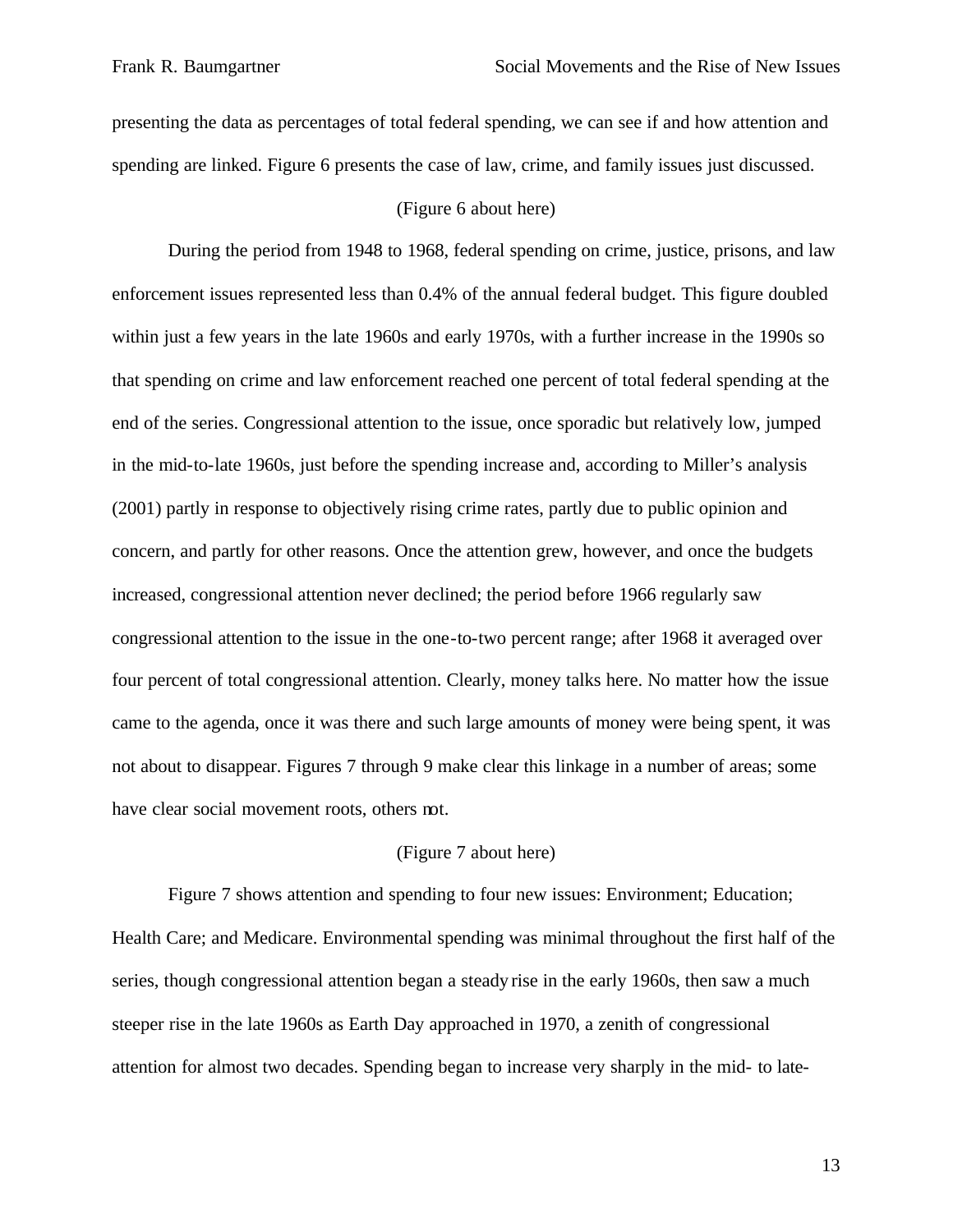1970s then settled down at a lower level than its initial spike, but still much higher than the earlier series. Congressional attention stayed much higher once these spending programs were in place. Education spending, shown in Figure 7B, indicates an even clearer linkage between attention and spending. As with environmental issues, attention preceded spending, but both show the pattern of a dramatic and sustained shift upwards in both series beginning in the 1960s. The cases of health care in general (Figure 7C) and the Medicare program in particular (Figure 7D; these data are also subsumed in Figure 7C) show a pattern of increased attention and then a close tracking of ever-increasing spending and steadily increasing congressional attention to the issue. In all four examples we see a clear and long-lasting linkage between levels of attention and levels of spending, and these graphs make clear what a dramatic impact on the federal budget these processes can have. Health care alone as moved from less than two percent of federal spending to over 15 percent in about 30 years. These processes are not peculiar to social movement issues, but also occur in other areas. Figure 8 shows the cases of four non-social movement areas.

#### (Figure 8 about here)

Space, science, and communications, shown in Figure 8A shows a pattern remarkably like that of the environment or education from Figure 7. An initial spike in congressional attention quickly led to a spike in spending. The space race was on, and it was expensive even by federal standards, moving from almost nothing to four percent of total spending in just a few years. Spending declined to settle in at almost two percent of federal spending and congressional attention also settled at a sustained level of attention that was much higher than it had ever been before the large spending programs were initially enacted. Similarly we see with the case of energy (Figure 8B) a connection between spending and attention, though not the same sustained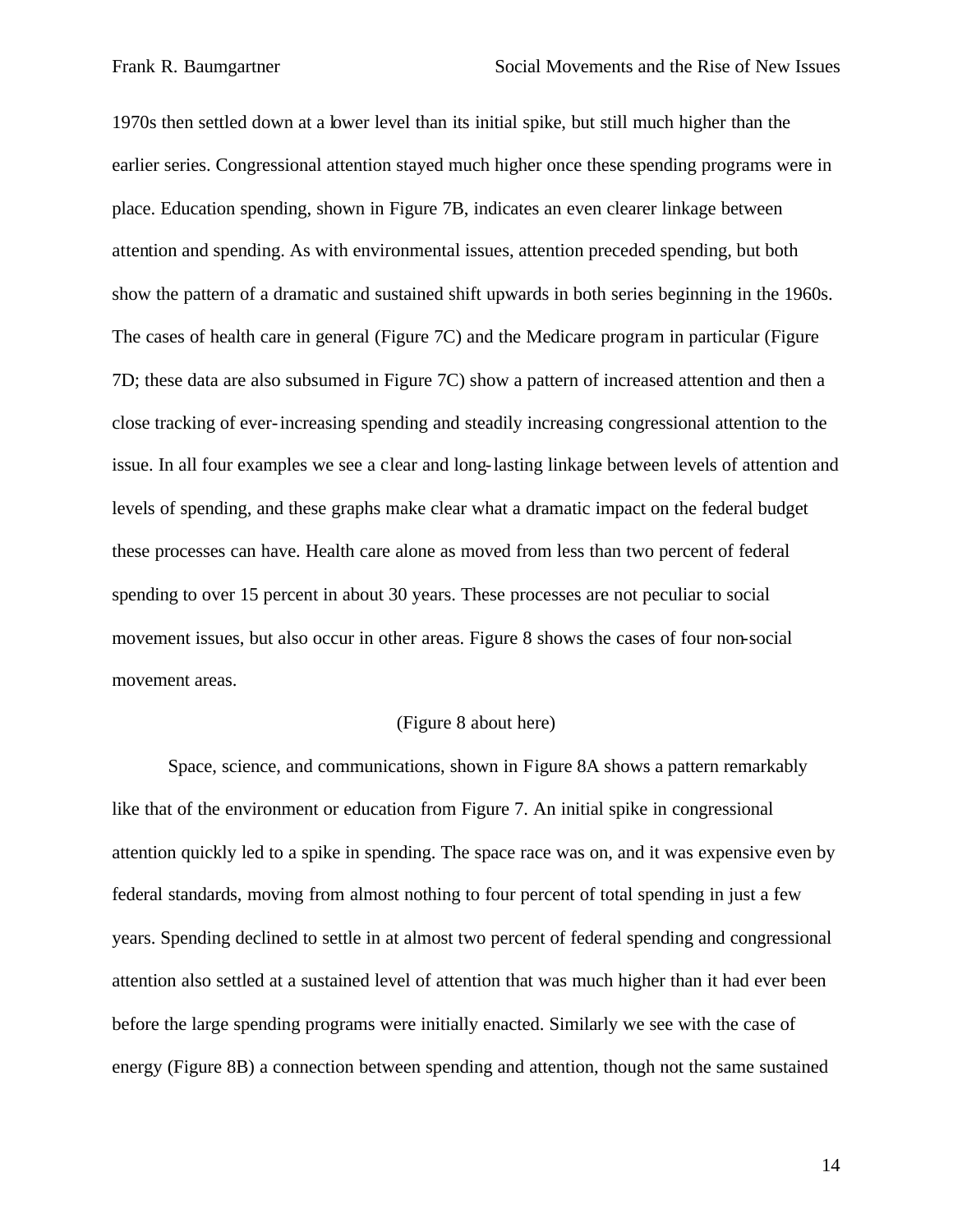spending pattern. Transportation issues, long a traditional concern of Congress, show a consistent tracking of attention and spending both in periods of increase and decline. Social welfare issues, a matter of consistently increasing spending over the entire period of study, become the object of sustained and substantial congressional attention only in the post-1967 period, perhaps in reaction to the riots and social unrest at the time. Congressional attention, once institutionalized, never declines to its previous level. These examples indicate some degree of linkage between spending and attention, even in the cases that are not so clearly linked to social movement questions. The example of transportation hinted at a reverse phenomenon in these series: declining attention to issues with declining shares of the budget. Figure 9 makes clear that this is not unique.

### (Figure 9 about here)

Federal spending on agriculture (Figure 9A), defense (9B), and public lands/irrigation/water management (9C) have declined dramatically over the decades. Almost as though the Members of Congress were allocating their time in proportion to the share of the federal budget, attention to these topics declines as spending declines. Why did spending decline? The case of defense is obvious and includes substantial declines from the high of the Korean War. As expensive irrigation and dam projects were completed in the western states spending on public lands issues declined dramatically in the early- to mid-1970s, following a decline in congressional attention some 10 years before. Agriculture spending, always very volatile because of the nature of price support payment programs, has nonetheless tended towards decline roughly in sync with declining congressional attention.

Figures 6 through 9 present strong evidence for the linkage between spending and agenda-status. That is, pushing issues up on the congressional agenda demonstrably has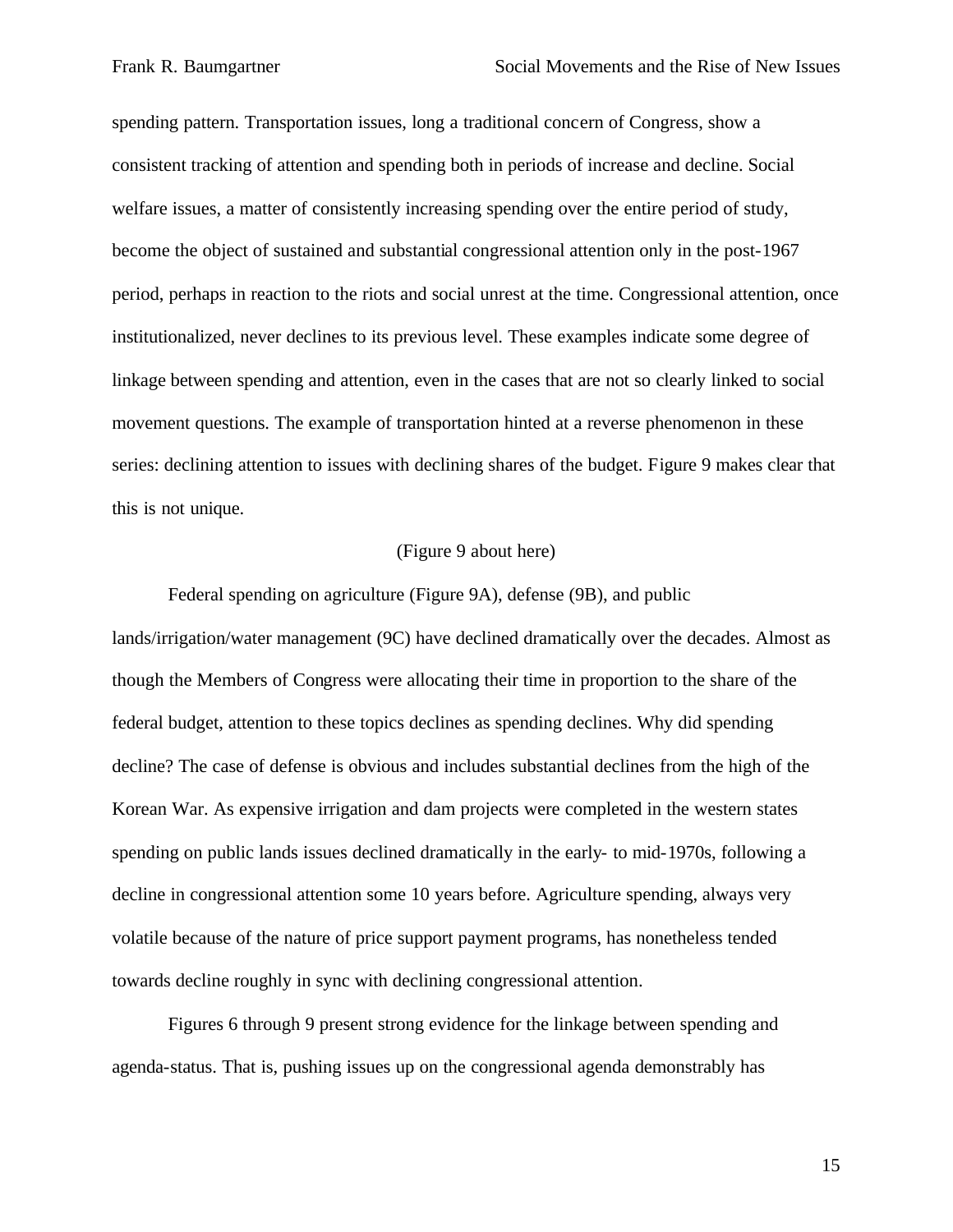budgetary implications. Declining budgets are in the areas of declining attention. Of course the process is not so simple as this and there are many examples in our data where the linkages are not so clear. (For example, international aid spending in the period of study shows a dramatic decline even while attention to international affairs grows steadily over the period.) Some of the counter-examples may be because of imperfect fits between the topics of our measures of congressional attention and the objects of federal spending—for example, international affairs includes many topics that Congress may talk about but the areas of spending are relatively limited. Similarly congressional discussion of macro-economic policies, interest rates, unemployment, and other such issues can be quite high even though there are few spending programs focused directly on these issues. Some issues simply are not the areas of spending. In this section, I have illustrated a few cases where there are clear links. These data show that agenda-setting has clear, strong, and long-lasting policy implications.

New issues come from many sources. Once they emerge and budgets are allocated, many further dynamics ensue—some of these are completely unrelated to social movements even if social movements were originally at the cause of government attention. What can we say about social movements as a source of spending and attention as compared to other sources? Certainly, going back to Table 2, earlier, many of the greatest growth areas in public attention would seem on the face to have been pushed up by social movements, and Figure 7 provides some evidence that this can have a dramatic impact not just on attention, but on spending as well. At other times it seems clear from specific examples that professional organizations, local government officials, businesses, economic shocks, international actors, or other sources are the cause of policy change. Figure 8 showed that issues coming from economic transformation, technological innovation, or other sources can display quite a similar pattern. In both sets of cases, whether or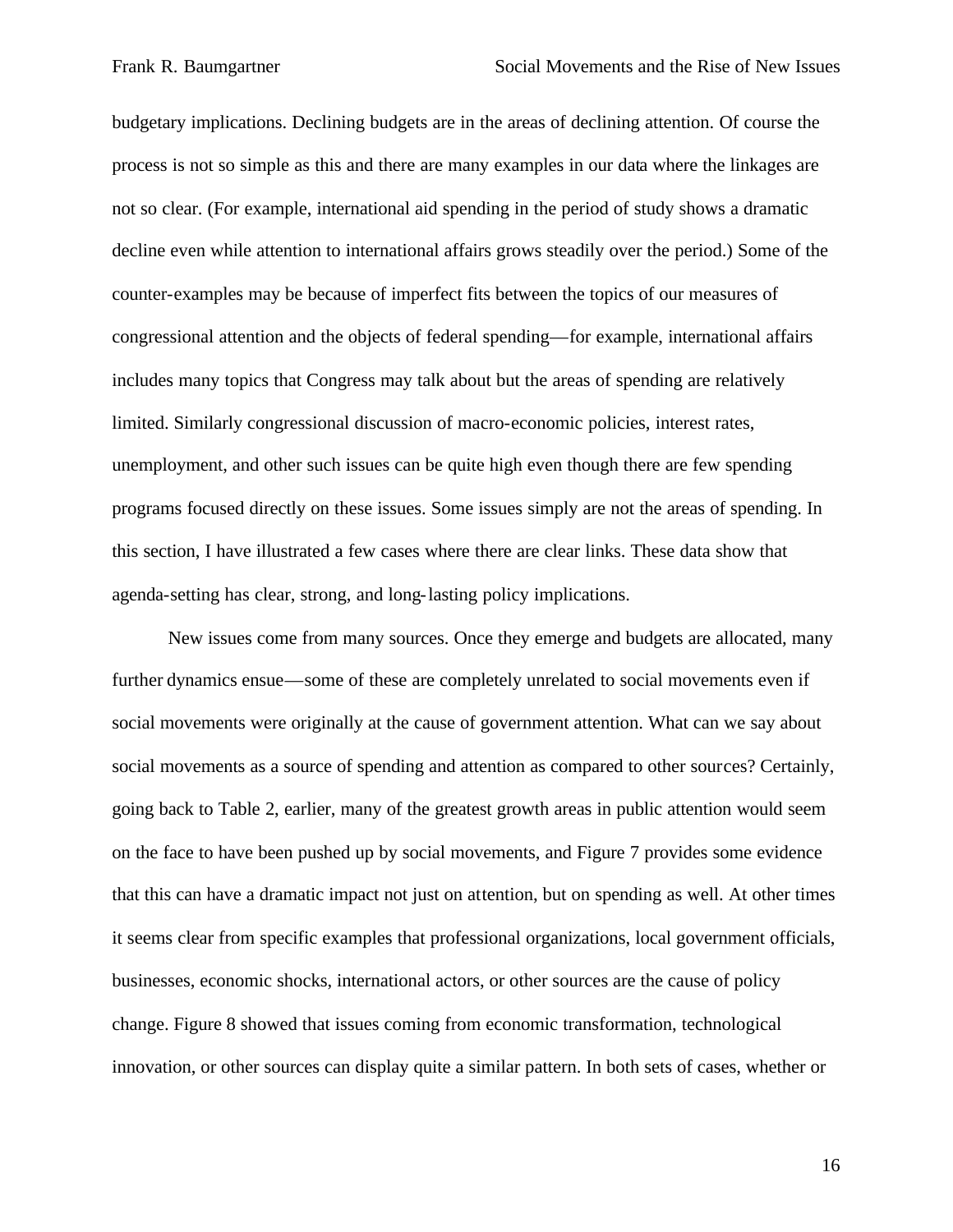not social movements are at the core of the rise in attention, increased attention leads to increased spending.

This means that Table 3, above, and Figure 9, which we just reviewed, showing the areas of declining attention, are particularly worth pondering. The more profound implications of social movement issues may be that the issues they spawn may be unlikely to fade away. Contrary to much popular myth, federal programs and government budgets often decrease just as they often increase over time. Issues do recede as important foci of government attention, and as they do their budgets can shrink dramatically as a proportion of total spending (or even in absolute terms; budget cuts are more common that many people seem to believe; see Jones, Baumgartner, and True 1998). Rarely has this occurred in areas with social movements at their cores, however. Rather, as we saw in Figure 9 in the cases of defense, agriculture, and public lands, attention declines as spending dwindles. Spending does not dwindle, however, in those areas such as environmental protection, education, or health-care where social movements are clearly present and powerful. The spending reinforces the interest-group community, and the interest-group community reinforces the spending. Long-lasting social movements, bolstered by spending programs, may be self-perpetuating. Certainly the Medicare program is not likely to disappear soon.

More information is needed on the growth of professional communities and social movement organizations to make more explicit the links between their activities, congressional attention, and public policy. In an attempt to get at some of these issues, at least in part, Bryan Jones and I counted the numbers of environmentally related groups that were listed in the Encyclopedia of Associations from 1961 onward, at ten-year intervals (1993, Ch. 9). We saw that the growth in numbers of groups, but also their combined staffs and budgets, linked closely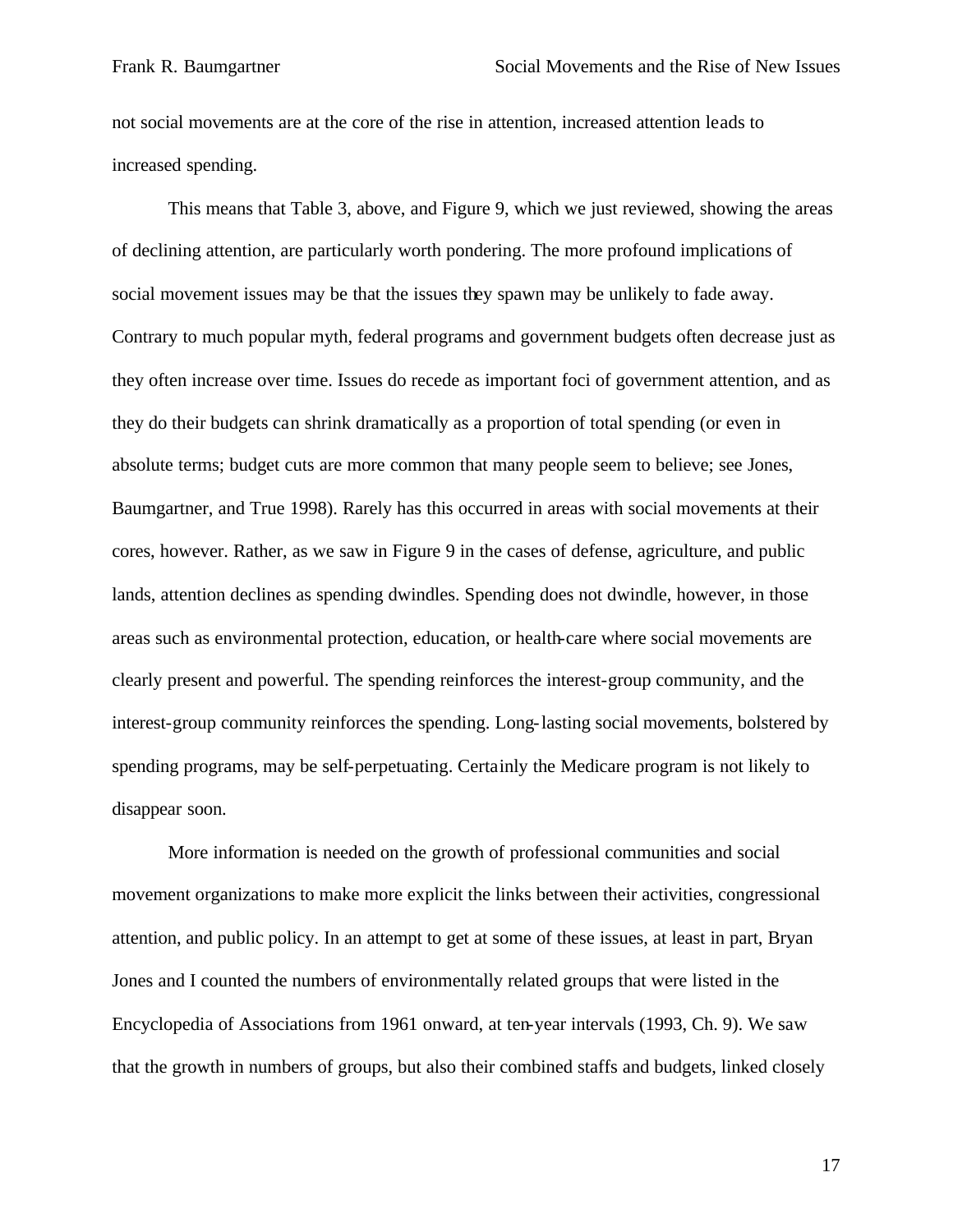to the rise of the environment as a growing federal issue. Beth Leech and I tracked the growth of different types of organizations in a similar way in our discussion of changes in the nature of the national interest-group system over time (1998, table 6.1). We saw that public affairs groups, health-care groups, social welfare organizations (especially service-providers) and others that can be linked to many of the areas of growth documented here, were among the fastest growing sectors of the group system, as assessed by the Encyclopedia. Veterans' groups, agricultural groups, among others, were among the categories with the slowest growth. There is probably more than coincidence in the fact that these areas of fast and modest growth in the group system correspond to the areas with the areas of increasing and decreasing attention and spending at the federal level.

Jack Walker's analysis of growth rates of groups similarly showed different rates of growth among the profit sector, nonprofit, and citizens' sector, and Walker clearly saw these developments as tightly linked to the changing nature of the political agenda (1991; see also 1966). In his 1977 article on agenda-setting Walker explicitly linked new issues on the congressional agendas not only to social movements but also and perhaps more strongly to established communities of professionals working in Washington and elsewhere (1977). Berry's recent analysis of the changing nature of the federal agenda, and the rise of post-material issues in particular, clearly points to the importance of new social movements and in particular the institutionalization of the new-left citizens' organizations in Washington over the past several decades (1999). So, not only are social movements important, according to a range of suggestive studies, but in particular these may have an impact on public policy to the degree that they spawn SMOs and other professional associations endowed with the staff and resources to monitor and to affect government policy over the long-haul and from within the beltway.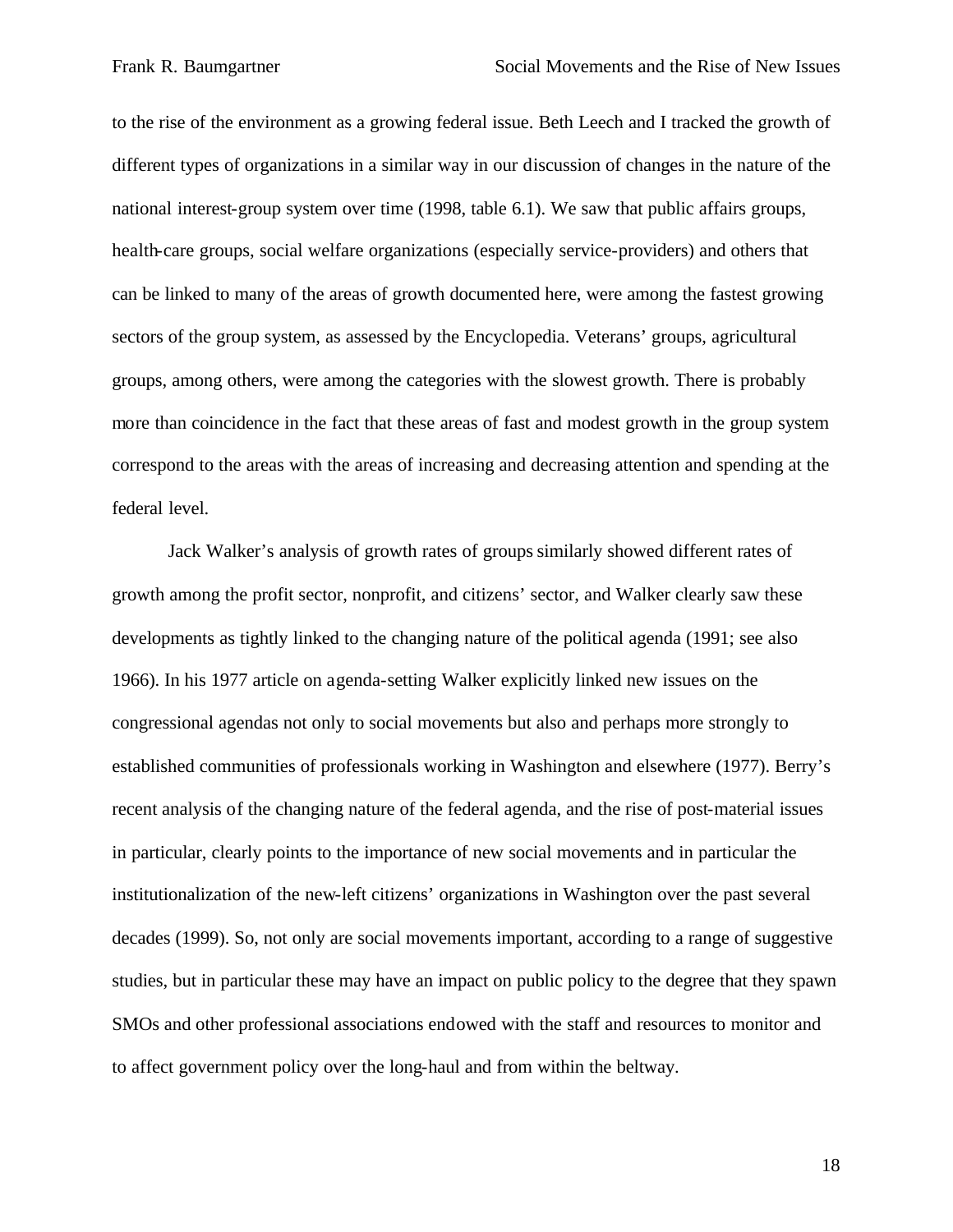Social movements are clearly at the center of much policy change. Tracing the particulars of the linkages between movements and policy systematically will not be a simple story, however. Social movements are not the only sources of new issues; there are many other sources of new topics of attention. Even when they rise, social movements may or may not spawn wellfinanced SMOs active in keeping their issues in the limelight. (Berry notes in particular the failure of the conservative organizations of the1980s to establish the same kind of powerful Washington presence as the liberal groups of the 1960s and 1970s did to great effect). Perhaps the greatest long-term impact of social movements, among the scenarios that seem apparent here, may be as they develop SMOs and these interact over time with established professional communities, especially among service providers, be they social workers, medical researchers, environmental engineers, or the manufacturers of pollution abatement equipment. Becoming part of a Washington policy community, reaching compromises with businesses or service providers seeking to profit from government spending programs, and dealing with questions of policy implementation may seem like the worst fate for a group of idealistic and often ideologically committed activists in their later years. It is apparent from the data presented here, however, that such an outcome may be one of the most important and influential in the long term.

### **Conclusions**

This paper gives some idea of where we may look for the impacts of social movements on public policy. It also should make clear that social movements are neither the only sources of new public policies nor likely to have an impact on their own. Rather, when they have a long-term impact on public policy they often interact closely with allied or unrelated interest groups active in the same issue-areas. Further, as government activities have grown, often in response to initial demands by social movements, different constituencies are mobilized. Thus, the chain reactions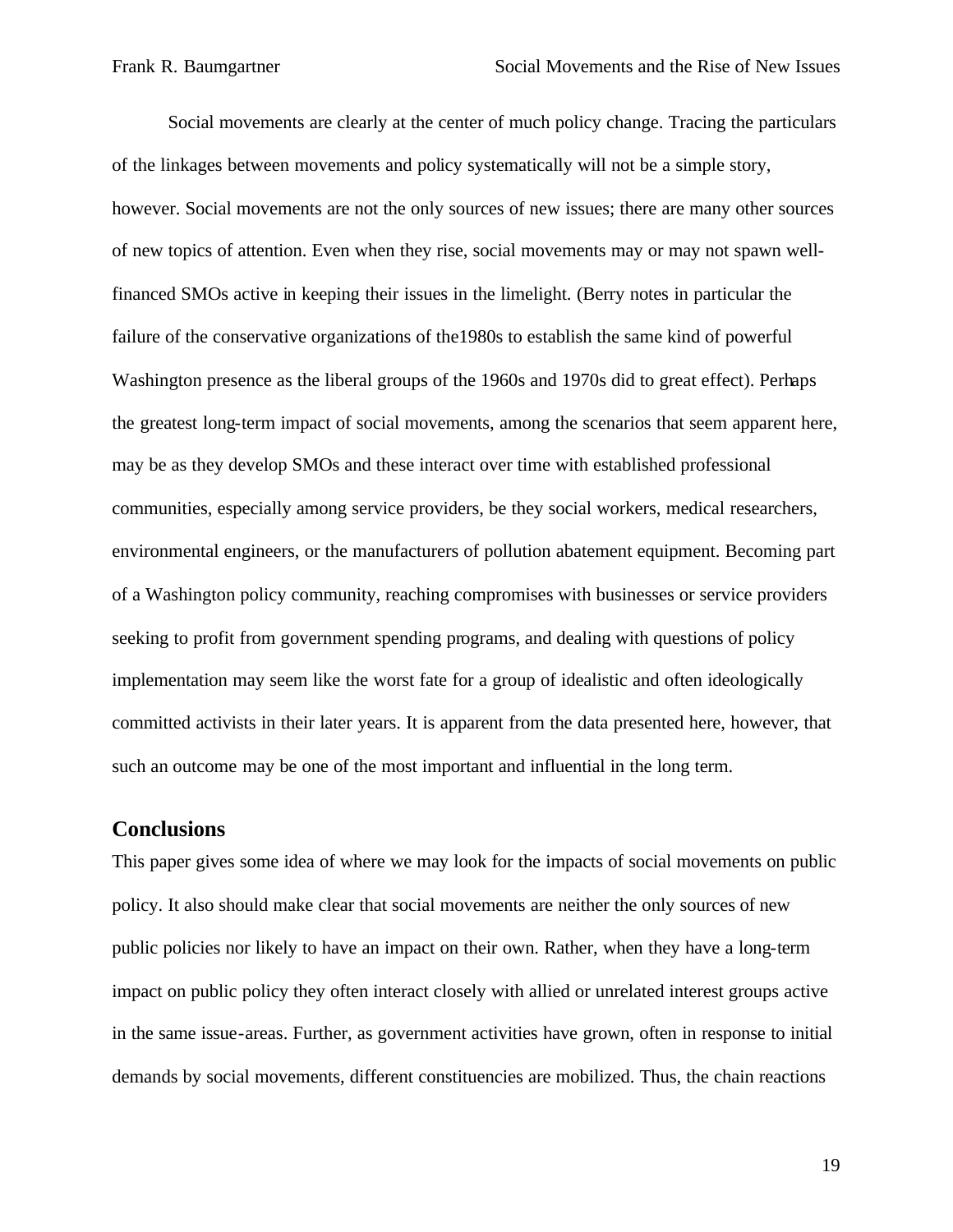of attention, spending, and vested interest that social movements may put into action can have long-lasting effects on public policy, social movements themselves, and other organizations such as professional and trade groups. The dynamics of public policy ensure that new sets of participants will become active in issue-areas as these areas become the objects of considerable state activity, spending, and regulation. From health care to elderly issues to environmental causes of all kinds, we can see the tremendous impact of various social movements in American politics. Similarly, in the traditional areas of extensive government activity that have not been the objects of social movement mobilizations, we have seen a steady atrophy not only in attention but in spending as well. The agenda of the federal government has been transformed in the post-World War Two period in large part (though not exclusively) by the rise of new social movements.

More systematic research on these linkages is clearly needed. Certainly much of it will come from detailed analysis of particular policy areas such as those built up around particular social movements. Some of it may hopefully also ask the question more broadly of where new issues come from; some come from social movements but some do not. One particular project that may prove useful is just getting underway. That is the extension of the Policy Agendas Project to include a greater range of indicators. Among other things, John McCarthy and I are working towards the creation of a complete longitudinal time-series of all associations listed from 1959 to present in the annual volumes of the Encyclopedia of Associations. Linking these births, deaths, and mergers (along with staff and membership information) to the areas of activity as defined in the policy agendas project will hopefully allow us to address many of the questions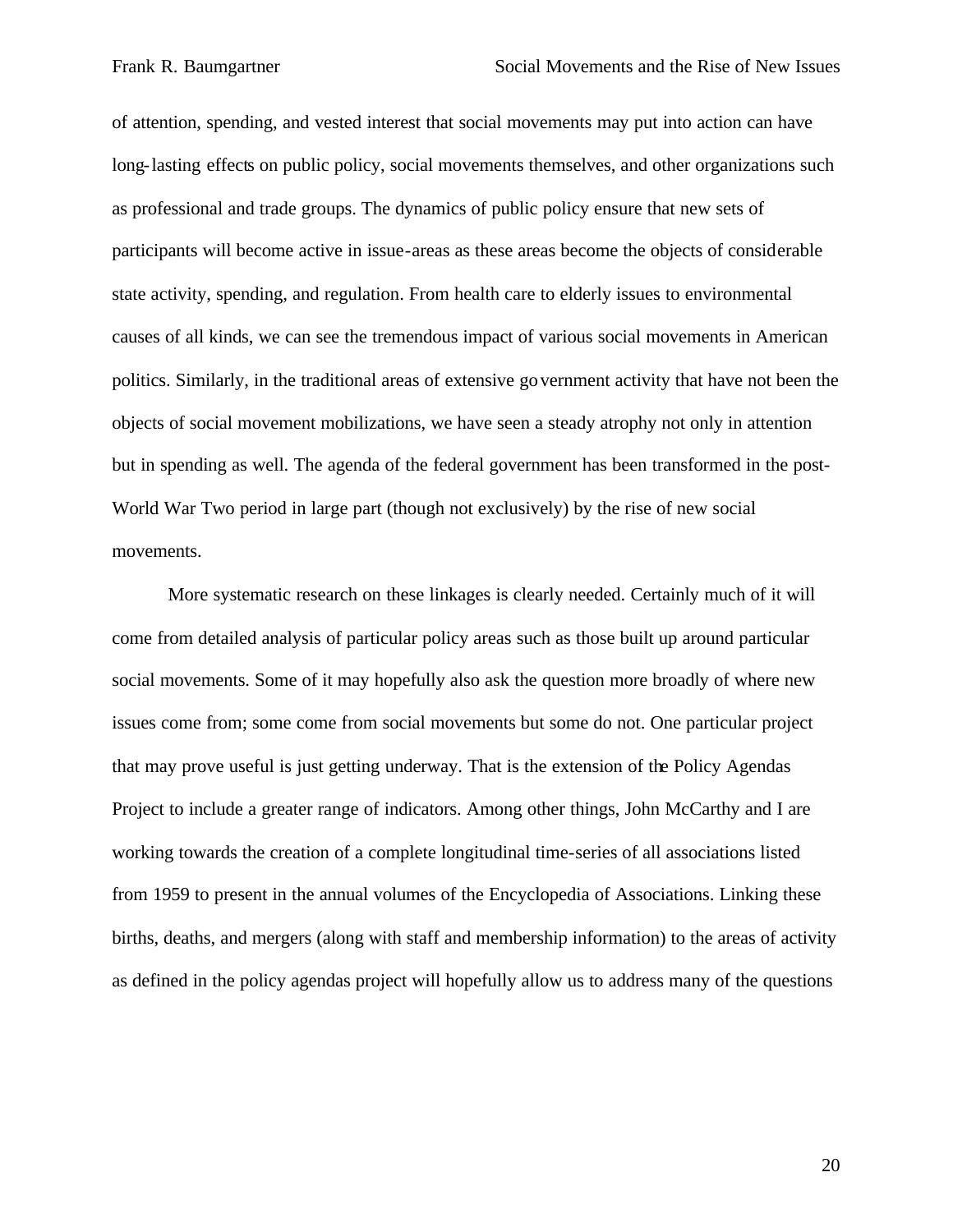I have raised here in a more systematic fashion.<sup>3</sup> In any case, in this paper I have tried to lay out a number of factors that may help to create a future research agenda in this field.

## **References**

- Baumgartner, Frank R., and Bryan D. Jones. 1993. *Agendas and Instability in American Politics*. Chicago: University of Chicago Press.
- Baumgartner, Frank R., and Bryan D. Jones. 2001. The Policy Agendas Project. Databases distributed through the University of Washington Center for American Politics: http://depts.washington.edu/ampol/agendasproject.shtml.
- Baumgartner, Frank R., and Bryan D. Jones, eds. 2002. *Policy Dynamics*. Chicago: University of Chicago Press.
- Baumgartner, Frank R., Bryan D. Jones, and Michael C. MacLeod. 2000. The Evolution of Legislative Jurisdictions. *Journal of Politics* 62: 321–49.
- Baumgartner, Frank R., and Beth L. Leech. 1998. *Basic Interests: The Importance of Groups in Politics and in Political Science*. Princeton: Princeton University Press.
- Berry, Jeffrey M. 1999. *The New Liberalism: The Rising Power of Citizen Groups.* Washington, D.C.: Brookings Institution.
- Downs, Anthony. 1972. "Up and Down with Ecology: The Issue Attention Cycle." *Public Interest* 28: 38–50.
- Howard, Christopher. 1997. *The Hidden Welfare State: Tax Expenditures and Social Policy in the United States*. Princeton: Princeton University Press.

<sup>&</sup>lt;sup>3</sup> "Database Development for the Study of Public Policy," NSF grant # SBR-0111611 covering the period from January 1, 2002 to December 31, 2005, with Bryan D. Jones. This project allows for updating and expanding the Policy Agendas databases as well as for expansions of our webbased data distribution and analysis facilities. With John McCarthy, it also involves addition of data concerning social movements and interest groups from the Encyclopedia of Associations.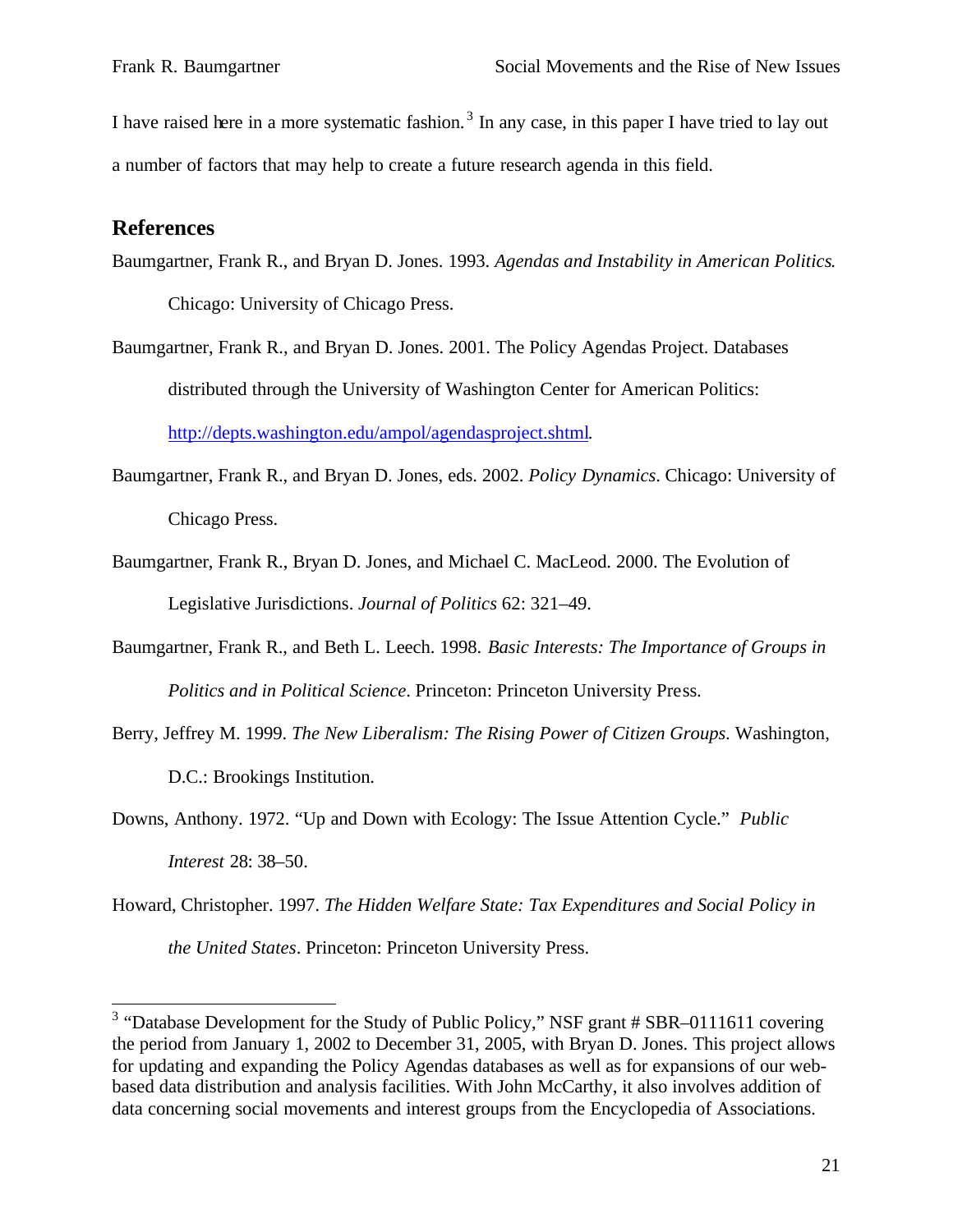- Jones, Bryan D., Frank R. Baumgartner, and James L. True. 1998. Policy Punctuations: US Budget Authority, 1947–95. *Journal of Politics* 60: 1–33.
- Light, Paul C. 1995. *Thickening Government: Federal Hierarchy and the Diffusion of Accountability*. Washington: Brookings.

Light, Paul C. 1999. *The True Size of Government*. Washington: Brookings.

- Meyer, David S. 2002. Social Movements and Public Policy: Eggs, Chicken, and Theory. Paper prepared for the Conference on Social Movements, Public Policy, and Democracy at the University of California, Irvine, January 11–13.
- Miller, Lisa L. 2001. "The High-Cost of Symbolic Politics: Crime on the Public and Congressional Agendas, 1947-1992." Unpublished manuscript. Pennsylvania State University, Department of Sociology.
- Walker, Jack L., Jr. 1966. A Critique of the Elitist Theory of Democracy. *American Political Science Review* 60: 285–95, 391–92.
- Walker, Jack L., Jr. 1977. Setting the Agenda in the U.S. Senate: A Theory of Poblem Selection. *British Journal of Political Science* 7: 423–45.
- Walker, Jack L., Jr. 1991. *Mobilizing Interest Groups in America*. Ann Arbor: University of Michigan Press.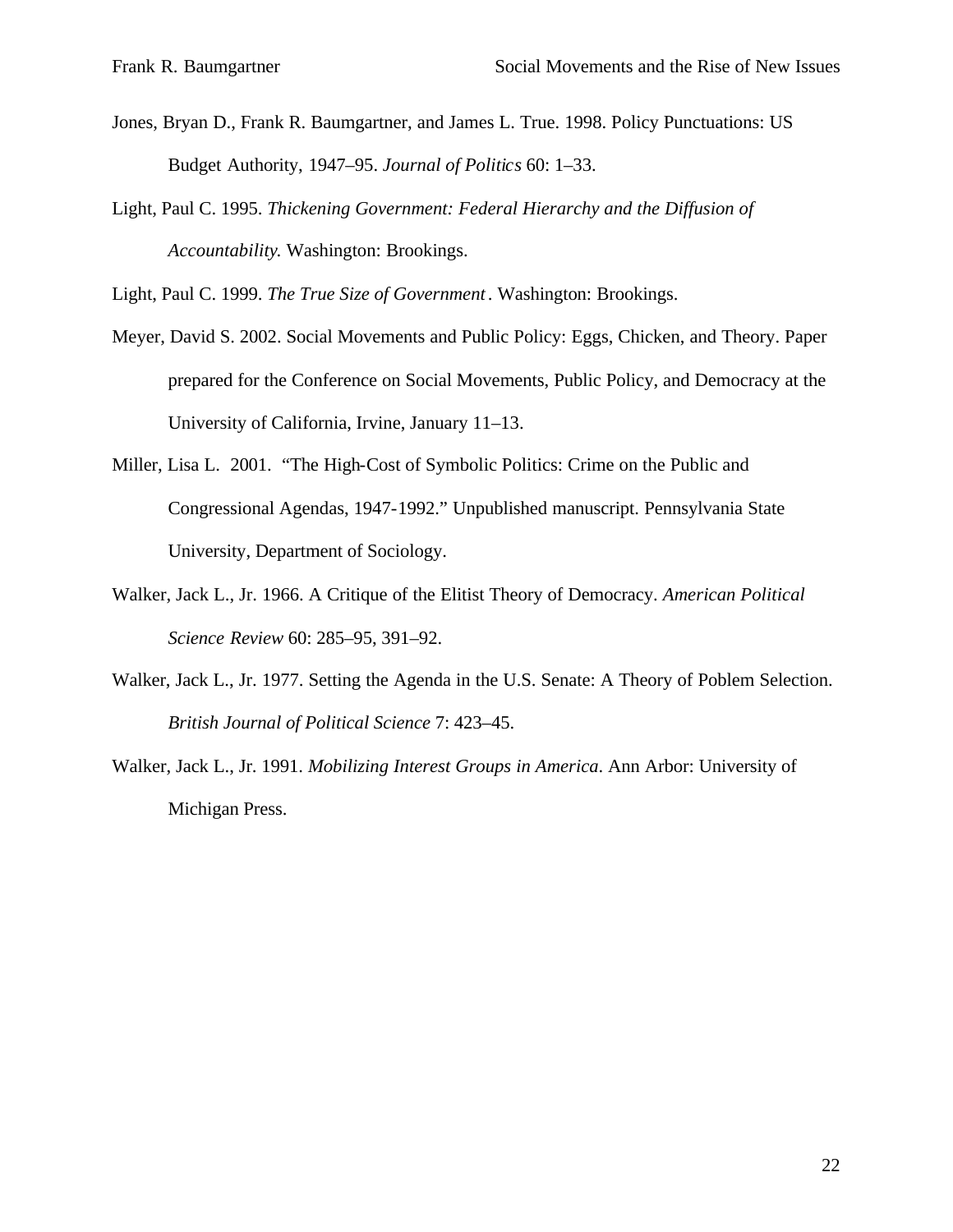|                |                                                     | Percent of Days of Hearings       |                          |  |  |
|----------------|-----------------------------------------------------|-----------------------------------|--------------------------|--|--|
|                |                                                     | <b>Early Period</b>               | <b>Later Period</b>      |  |  |
| Topic          |                                                     | $(80 \text{ to } 84^{\text{th}})$ | $(98^{th}$ to $102^{nd}$ |  |  |
| Code           | Topic Area                                          | Congress)                         | Congress)                |  |  |
|                |                                                     |                                   |                          |  |  |
| 16             | Defense                                             | 21.24                             | 12.32                    |  |  |
| 20             | <b>Government Operations</b>                        | 18.30                             | 11.79                    |  |  |
| 21             | Public Lands and Water Management                   | 13.02                             | 6.81                     |  |  |
| $\overline{4}$ | Agriculture                                         | 5.81                              | 4.26                     |  |  |
| 10             | Transportation                                      | 5.69                              | 4.58                     |  |  |
| 15             | Banking, Finance, and Domestic Commerce             | 5.61                              | 7.08                     |  |  |
| $\overline{2}$ | Civil Rights, Minority Issues, and Civil Liberties* | 5.35                              | 1.99                     |  |  |
| 5              | Labor, Employment, and Immigration*                 | 4.45                              | 3.53                     |  |  |
| 19             | International Affairs and Foreign Aid               | 3.54                              | 7.46                     |  |  |
| $\mathbf{1}$   | Macroeconomics                                      | 2.77                              | 4.66                     |  |  |
| 12             | Law, Crime, and Family Issues*                      | 2.52                              | 5.22                     |  |  |
| 14             | Housing and Community Development                   | 2.49                              | 2.33                     |  |  |
| 8              | Energy                                              | 2.46                              | 4.05                     |  |  |
| 3              | Health*                                             | 1.70                              | 6.34                     |  |  |
| 18             | Foreign Trade                                       | 1.60                              | 3.79                     |  |  |
| 6              | Education*                                          | 1.15                              | 2.74                     |  |  |
| 7              | Environment*                                        | 0.92                              | 5.27                     |  |  |
| 17             | Space, Science, Technology, and Communications      | 0.71                              | 3.68                     |  |  |
| 13             | Social Welfare*                                     | 0.68                              | 2.11                     |  |  |
|                | Subtotal for Non-Social Movement Topics             | 83.23                             | 72.80                    |  |  |
|                | Subtotal for Social Movement Topics*                | 16.77                             | 27.20                    |  |  |
|                | <b>Grand Total</b>                                  | 100.00                            | 100.00                   |  |  |
|                | Number of Days of Hearings                          | 29,494                            | 30,287                   |  |  |

Table 1. The Rise of Social Movement Topics on the Congressional Agenda.

NOTE: Social Movement Topics marked with an asterisk. Data from the Policy Agendas Project.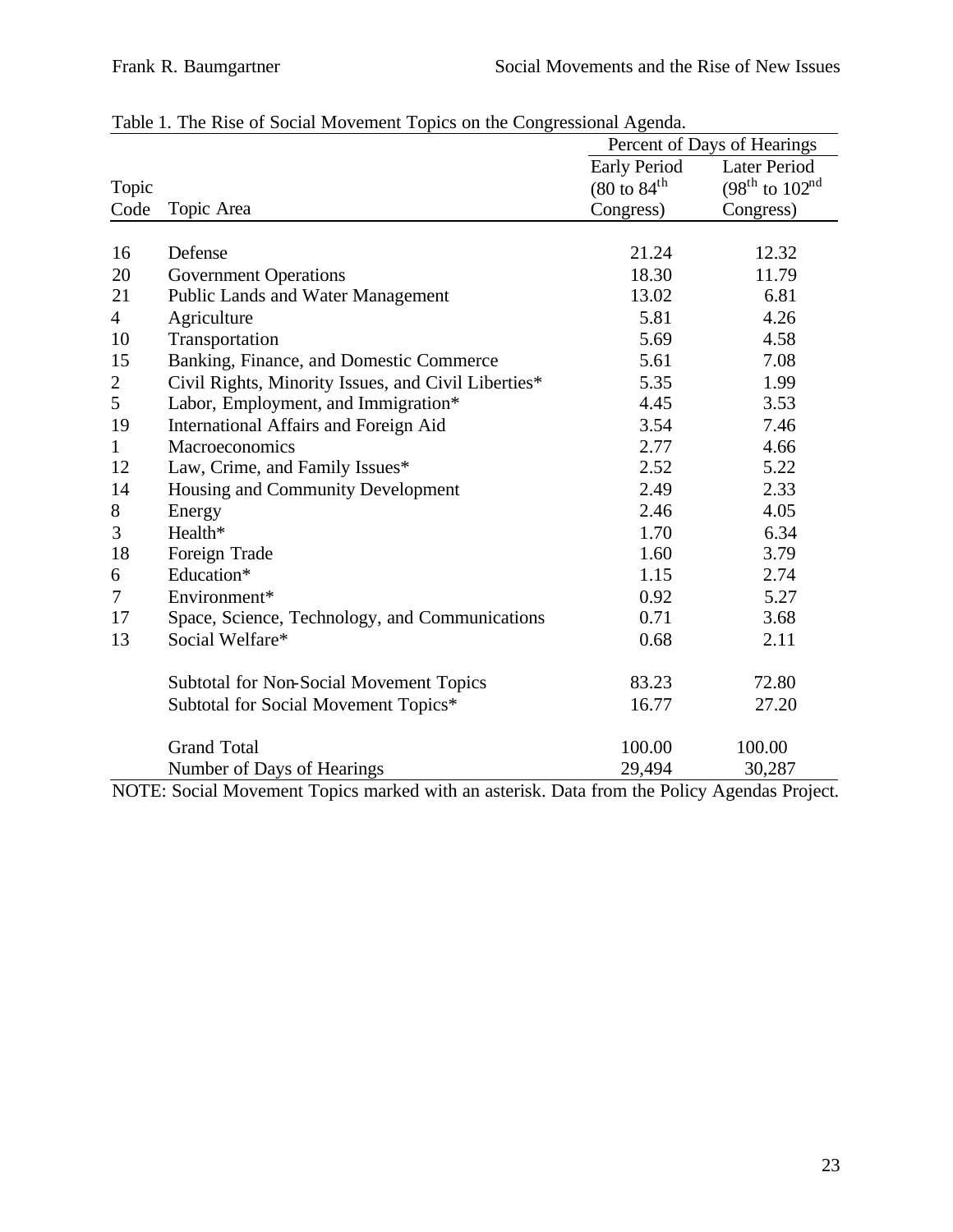|       |                                                                                     | Percent of Days of Hearings                |                          |  |  |
|-------|-------------------------------------------------------------------------------------|--------------------------------------------|--------------------------|--|--|
|       |                                                                                     | <b>Early Period</b><br><b>Later Period</b> |                          |  |  |
| Topic |                                                                                     | $(80 \text{ to } 84^{\text{th}})$          | $(98^{th}$ to $102^{nd}$ |  |  |
|       | Code Topic Area                                                                     | Congress)                                  | Congress)                |  |  |
|       |                                                                                     |                                            |                          |  |  |
| 704   | Hazardous Waste and Toxic Chemical Regulation,<br>Treatment, and Disposal           | 0.38                                       | 3.13                     |  |  |
| 306   | Regulation of Prescription Drugs, Medical Devices, and<br><b>Medical Procedures</b> | 0.15                                       | 1.03                     |  |  |
| 705   | Air pollution, Global Warming, and Noise Pollution                                  | 0.04                                       | 0.88                     |  |  |
| 303   | Medicare and Medicaid                                                               | 0.05                                       | 0.83                     |  |  |
| 1207  | Child Abuse and Child Pornography                                                   | $\overline{\phantom{a}}$                   | 0.71                     |  |  |
| 300   | General Health                                                                      | 0.16                                       | 0.86                     |  |  |
| 708   | <b>Indoor Environmental Hazards</b>                                                 | 0.38                                       | 1.06                     |  |  |
| 1925  | Human Rights                                                                        | 0.02                                       | 0.55                     |  |  |
| 312   | Infants, Children, and Immunization                                                 | 0.10                                       | 0.60                     |  |  |
| 501   | Worker Safety and Protection, Occupational and Safety                               | 0.13                                       | 0.46                     |  |  |
|       | Health Administration (OSHA)                                                        |                                            |                          |  |  |
| 1208  | <b>Family Issues</b>                                                                | 0.24                                       | 0.54                     |  |  |
| 349   | <b>Specific Diseases</b>                                                            |                                            | 0.24                     |  |  |
| 311   | <b>Elderly Health Issues</b>                                                        |                                            | 0.24                     |  |  |
| 710   | <b>Coastal Water Pollution and Conservation</b>                                     |                                            | 0.20                     |  |  |
| 204   | Age Discrimination                                                                  | 0.24                                       | 0.43                     |  |  |
| 310   | Medical Fraud, Malpractice, and Physician Licensing                                 |                                            | 0.19                     |  |  |
|       | Requirements                                                                        |                                            |                          |  |  |
| 703   | <b>Waste Disposal</b>                                                               |                                            | 0.17                     |  |  |
|       |                                                                                     |                                            |                          |  |  |
|       | <b>Totals for Social Movement Issue Areas</b>                                       | 1.90                                       | 12.13                    |  |  |
| 1919  | Asia (other than China), Pacific Rim, Australia, New Zealand                        | 0.22                                       | 1.38                     |  |  |
|       | and Oceania                                                                         |                                            |                          |  |  |
| 800   | <b>General Energy</b>                                                               | 0.02                                       | 0.62                     |  |  |
|       | 1000 General Transportation                                                         | 0.02                                       | 0.57                     |  |  |
| 1203  | Illegal Drug Production, Trafficking, and Control                                   |                                            | 0.46                     |  |  |
| 2013  | Census                                                                              | 0.04                                       | 0.46                     |  |  |
| 1605  | Arms Control and Nuclear Nonproliferation                                           |                                            | 0.29                     |  |  |
| 1806  | Productivity and Competitiveness of U.S. Business, U.S.                             |                                            | 0.27                     |  |  |
|       | <b>Balance of Payments</b>                                                          |                                            |                          |  |  |
| 1798  | <b>Research and Development - Science</b>                                           |                                            | 0.14                     |  |  |
|       | <b>Total for Non-social Movement Issues</b>                                         | 0.30                                       | 4.18                     |  |  |
|       | Totals for all Issues                                                               | 2.20                                       | 16.31                    |  |  |

|           | Table 2. The Twenty-five Subtopics with the Greatest Growth in Days of Congressional |  |  |  |
|-----------|--------------------------------------------------------------------------------------|--|--|--|
| Hearings. |                                                                                      |  |  |  |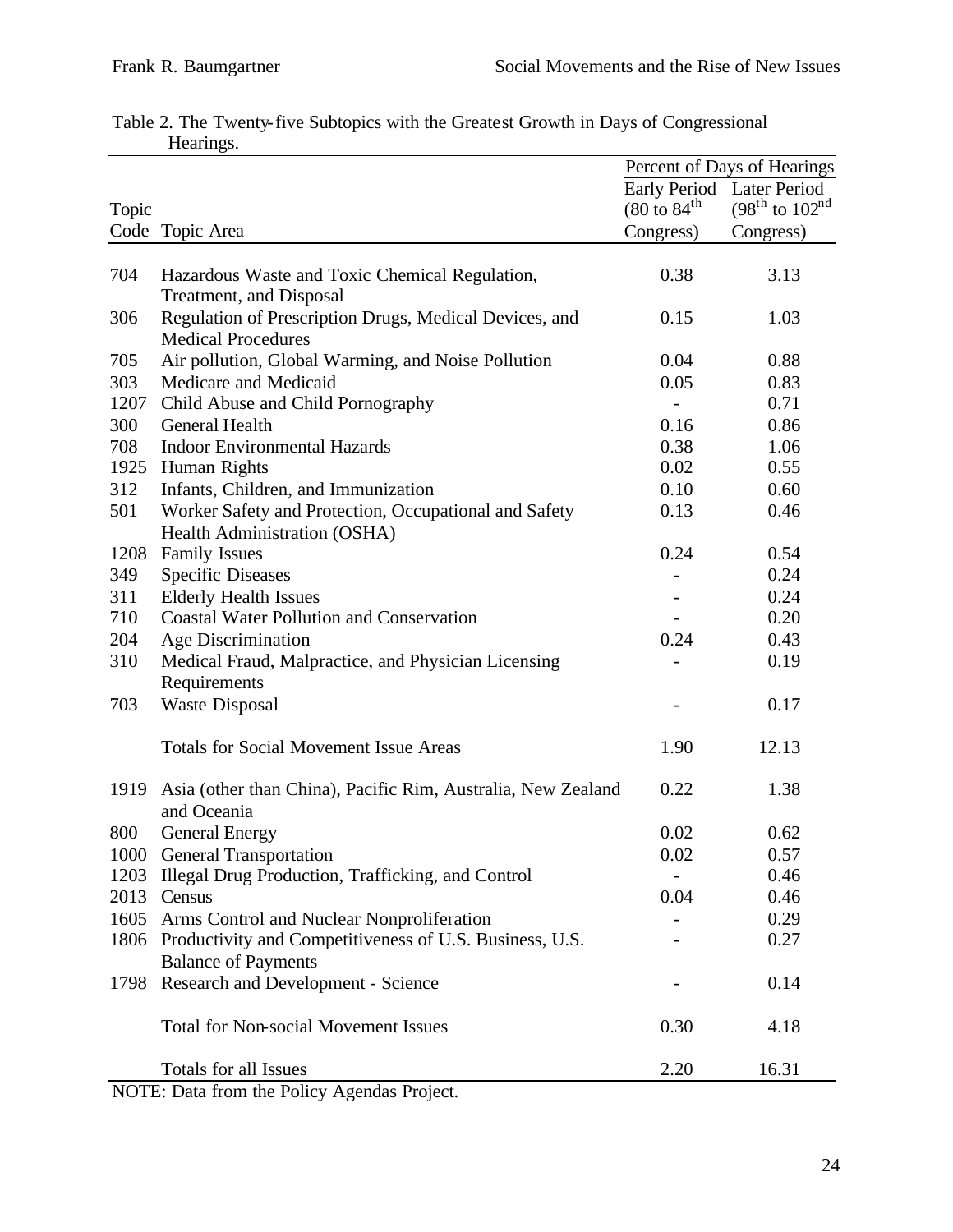|       |                                                                | Percent of Days of Hearings       |                          |  |  |
|-------|----------------------------------------------------------------|-----------------------------------|--------------------------|--|--|
|       |                                                                | <b>Early Period</b>               | Later Period             |  |  |
| Topic |                                                                | $(80 \text{ to } 84^{\text{th}})$ | $(98^{th}$ to $102^{nd}$ |  |  |
|       | Code Topic Area                                                | Congress)                         | Congress)                |  |  |
|       |                                                                |                                   |                          |  |  |
| 1499  | Other $-$ Housing                                              | 0.02                              |                          |  |  |
|       | 2008 Government Property Management                            | 0.71                              | 0.27                     |  |  |
|       | 1602 U.S. and Other Defense Alliances, U.S Security Assistance | 1.36                              | 0.21                     |  |  |
|       | 2199 Other - Public Lands                                      | 0.02                              | $\overline{\phantom{0}}$ |  |  |
|       | 2015 Torts Against the U.S. Government                         | 0.72                              | $\overline{\phantom{0}}$ |  |  |
|       | 1609 VA Issues                                                 | 1.36                              | 0.68                     |  |  |
|       | 1599 Other - Banking                                           | 0.32                              | 0.05                     |  |  |
| 1604  | Military Readiness, Coordination of Armed Services Air         | 1.91                              | 0.32                     |  |  |
|       | Support and Sealift Capabilities, and National Stockpiles of   |                                   |                          |  |  |
|       | <b>Strategic Materials</b>                                     |                                   |                          |  |  |
| 1407  | Veterans Housing Assistance and Military Housing Programs      | 0.57                              | 0.14                     |  |  |
| 402   | Government Subsidies to Farmers and Ranchers, Agricultural     | 2.00                              | 0.92                     |  |  |
|       | <b>Disaster Insurance</b>                                      |                                   |                          |  |  |
| 2103  | Natural Resources, Public Lands, and Forest Management         | 2.95                              | 1.38                     |  |  |
| 2000  | <b>General Government Operations</b>                           | 5.56                              | 3.11                     |  |  |
| 504   | <b>Employee Relations and Labor Unions</b>                     | 1.84                              | 0.32                     |  |  |
| 110   | Price Control and Stabilization                                | 0.39                              | $\overline{a}$           |  |  |
|       | 1620 Torts Against U.S. Government (Defense Related)           | 0.63                              | $\overline{a}$           |  |  |
|       | 2003 Postal Service Issues (Including Mail Fraud)              | 1.41                              | 0.53                     |  |  |
|       | 2105 U.S. Dependencies and Territorial Issues                  | 1.26                              | 0.28                     |  |  |
| 209   | Investigation of Anti-Government Activities                    | 4.41                              | $\overline{\phantom{0}}$ |  |  |
|       | 1612 National Guard and Reserve Affairs                        | 0.63                              | 0.10                     |  |  |
|       | 2014 District of Columbia Affairs                              | 3.00                              | 0.94                     |  |  |
|       | 1615 Civil Defense (War Related)                               | 0.90                              | 0.03                     |  |  |
| 1611  | Military Installations, Construction, and Land Transfers       | 2.98                              | 0.77                     |  |  |
| 1608  | Manpower, Military Personnel and Dependents (Army,             | 3.28                              | 0.49                     |  |  |
|       | Navy, Air Force, Marines), Military Court                      |                                   |                          |  |  |
|       | 2104 Water Resources Development                               | 3.69                              | 1.06                     |  |  |
| 1007  | <b>Maritime Issues</b>                                         | 2.35                              | 0.82                     |  |  |
|       |                                                                |                                   |                          |  |  |
|       | Totals                                                         | 44.26                             | 12.42                    |  |  |

|  |           | Table 3. The Twenty-five Subtopics with the Greatest Decline in Days of Congressional |  |  |  |  |
|--|-----------|---------------------------------------------------------------------------------------|--|--|--|--|
|  | Hearings. |                                                                                       |  |  |  |  |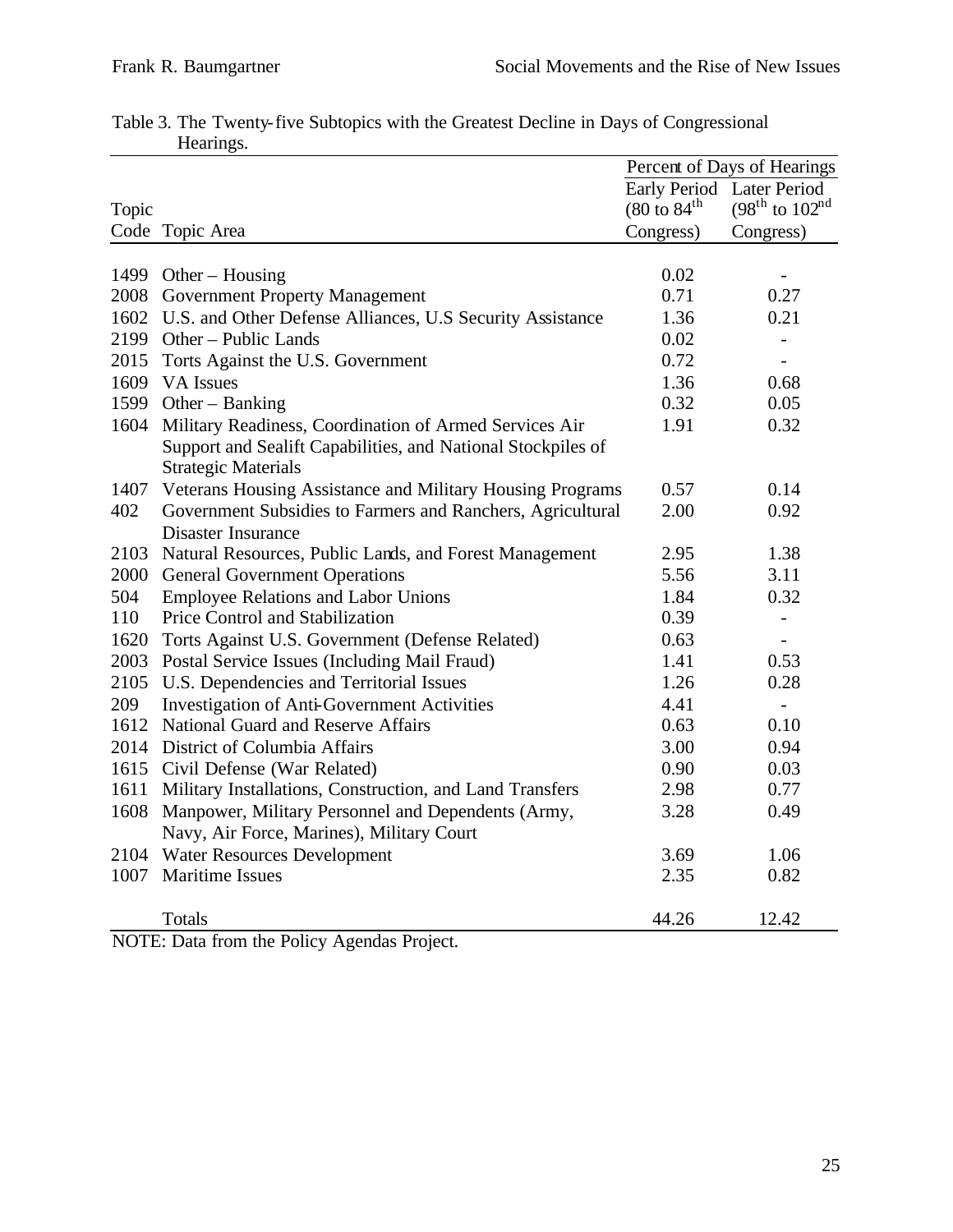

Figure 1. Increasing Congressional Attention to Social Movement Topics.

- NOTE: Figure includes attention to the 7 major topics listed as social movement topics in Table
- 1. Data from the Policy Agendas Project.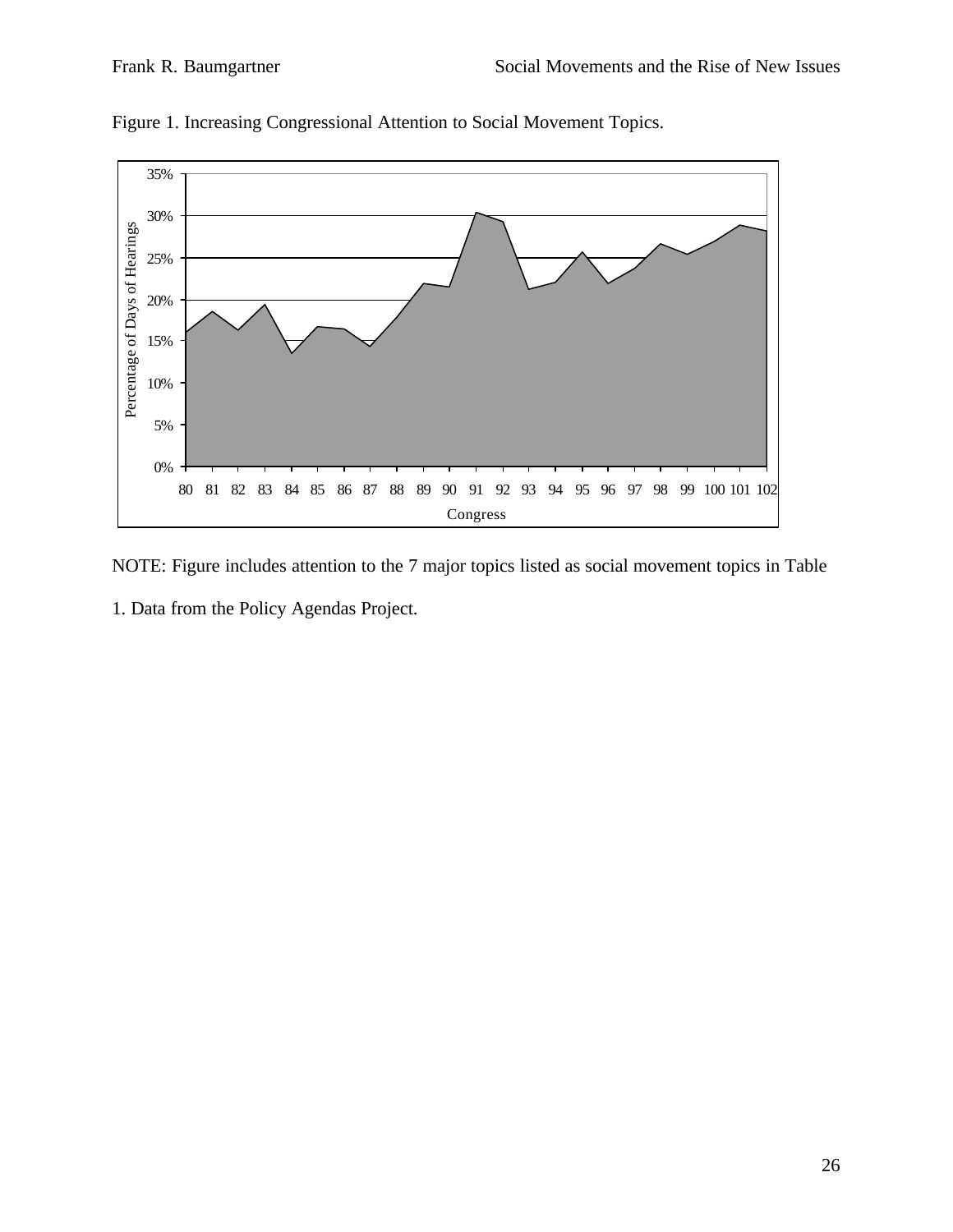

Figure 2. The Rise of New Issues in Congress.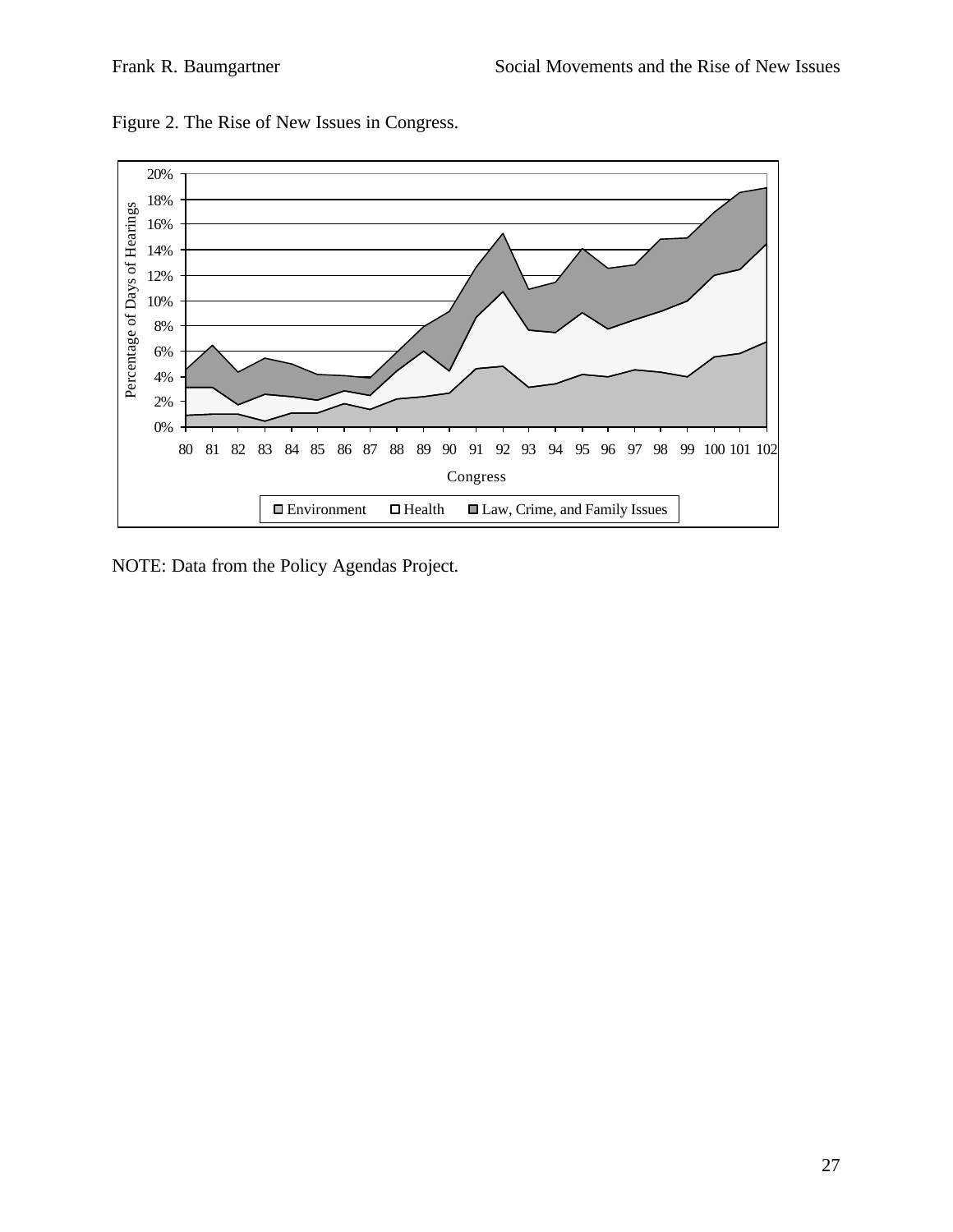

Figure 3. The Decline of Old Issues in Congress.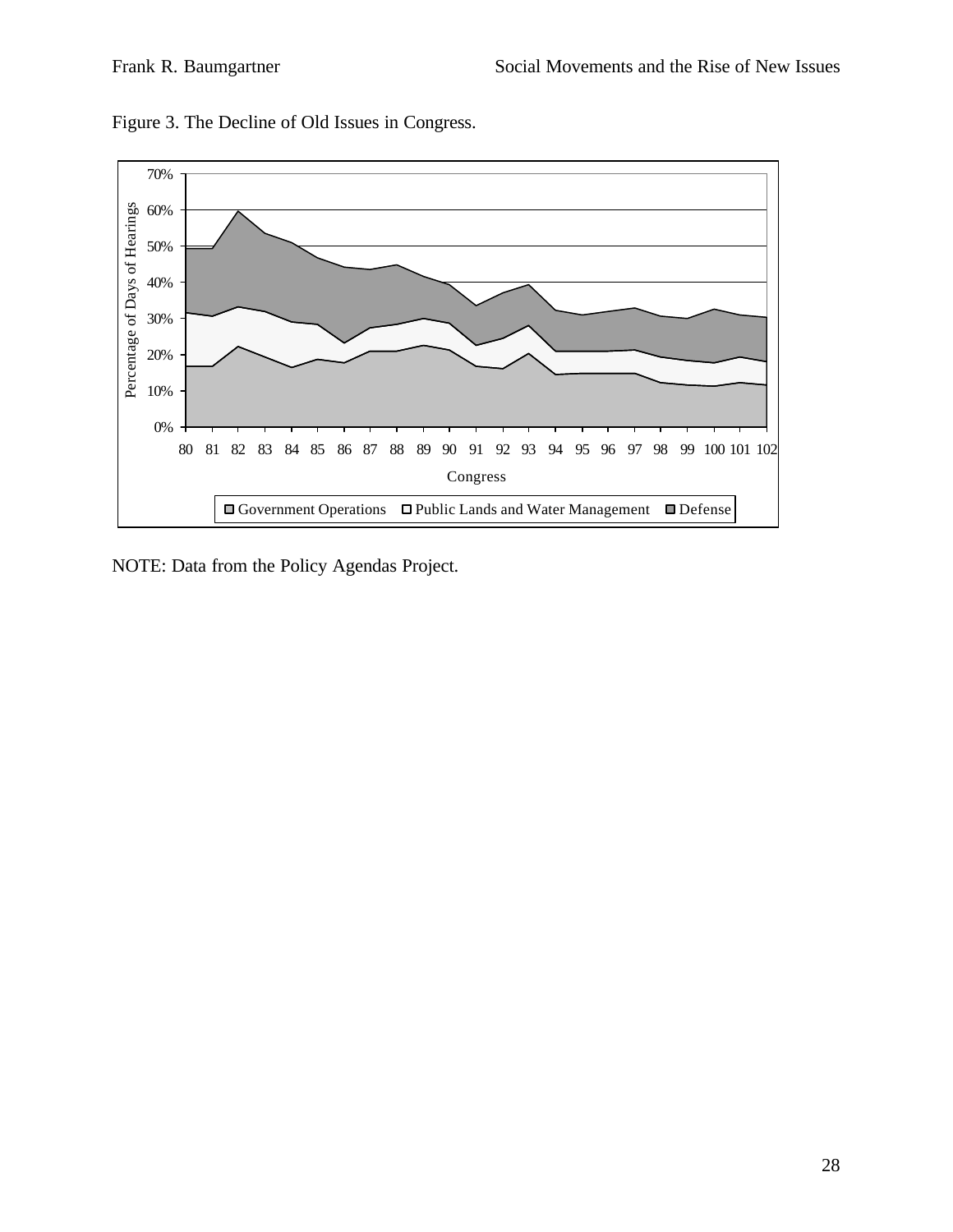

Figure 4. Increasing Congressional Attention to 25 New Topic Areas

NOTE: See Table 2 for the list of 25 subtopics included here. Data from the Policy Agendas

Project.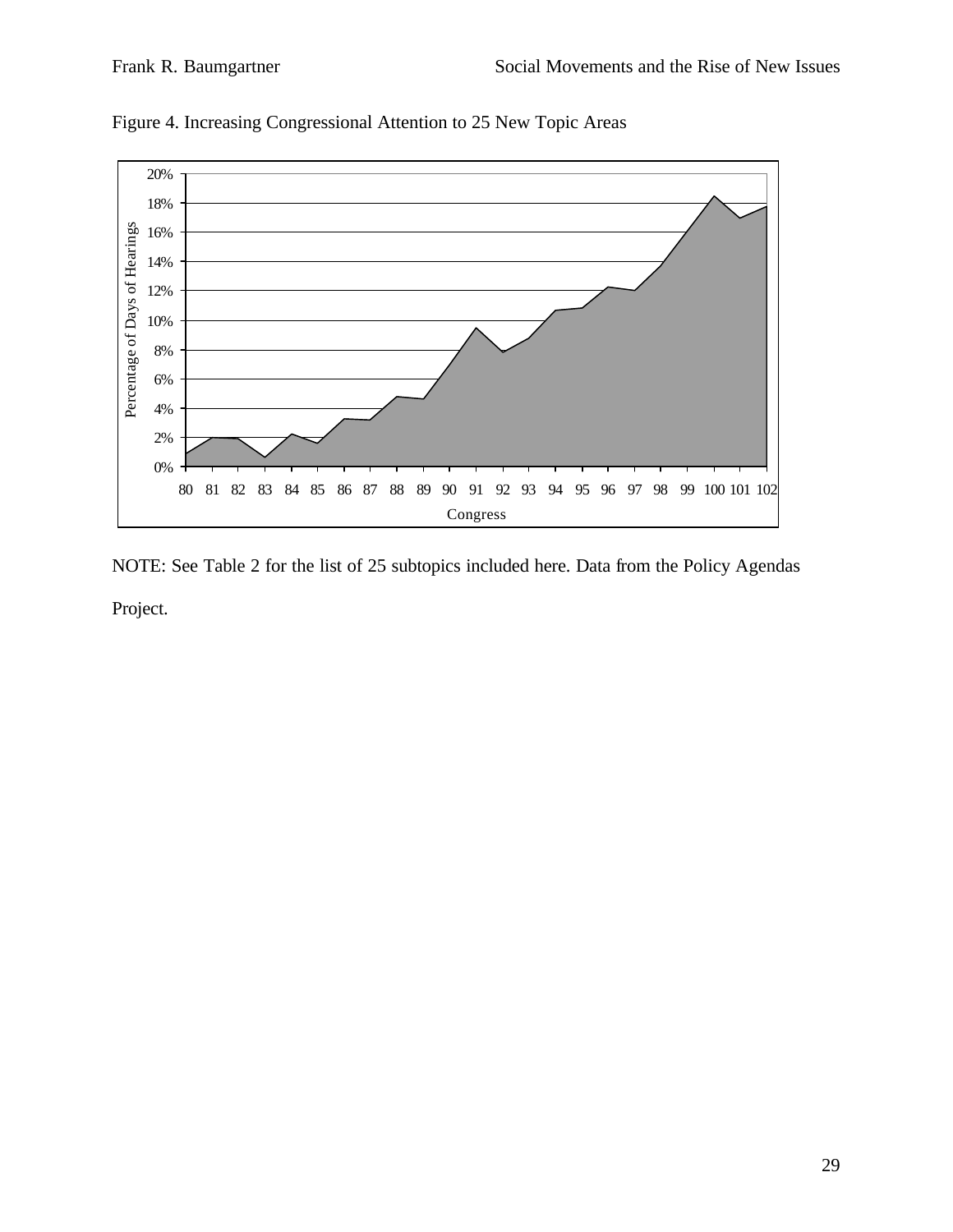

Figure 5. Decreasing Congressional Attention to 25 Old Topic Areas

NOTE: See Table 3 for the list of 25 subtopics included here. Data from the Policy Agendas

Project.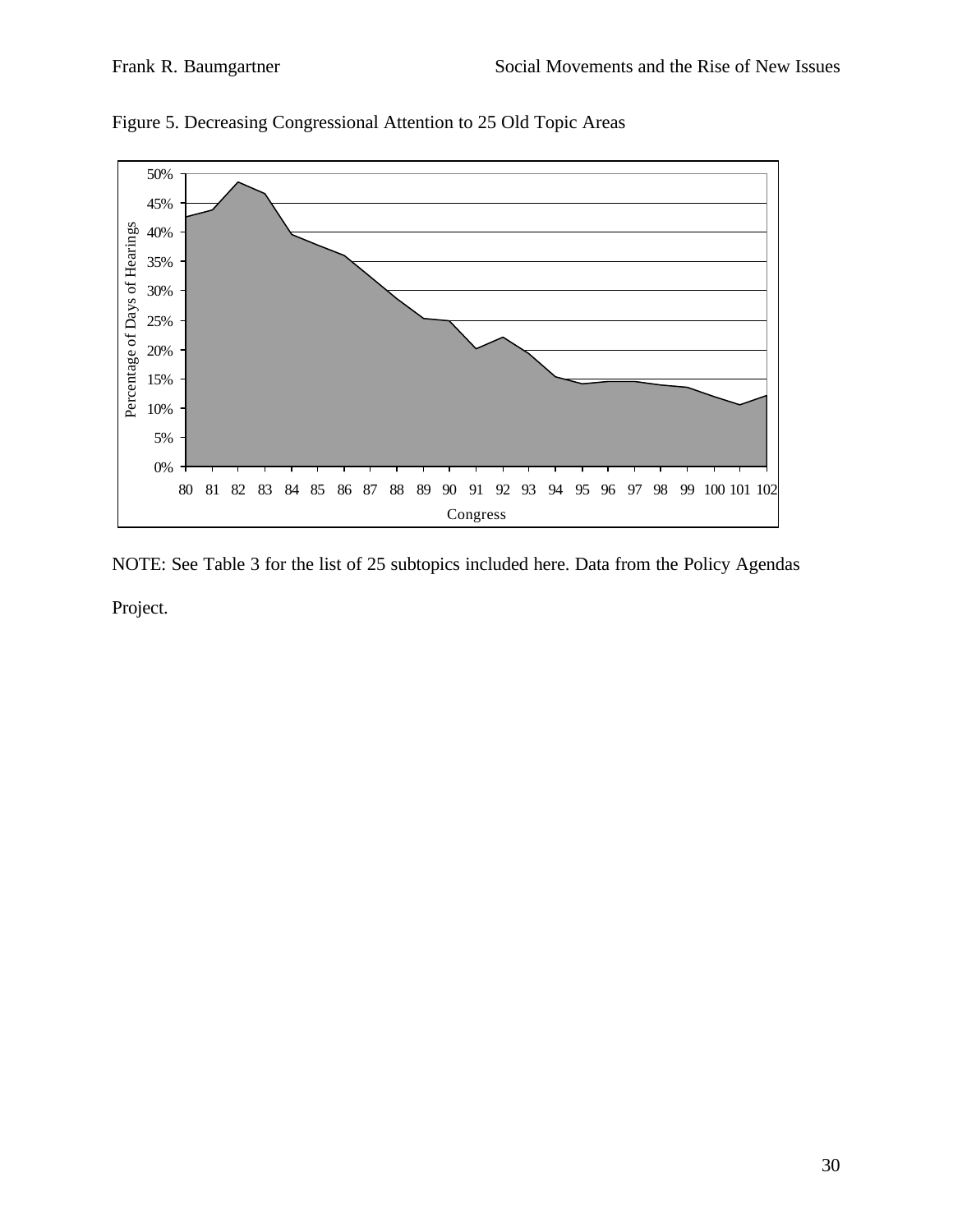

Figure 6. Congressional Attention and Federal Spending on Crime and Law Enforcement.

NOTE: Data from the Policy Agendas Project.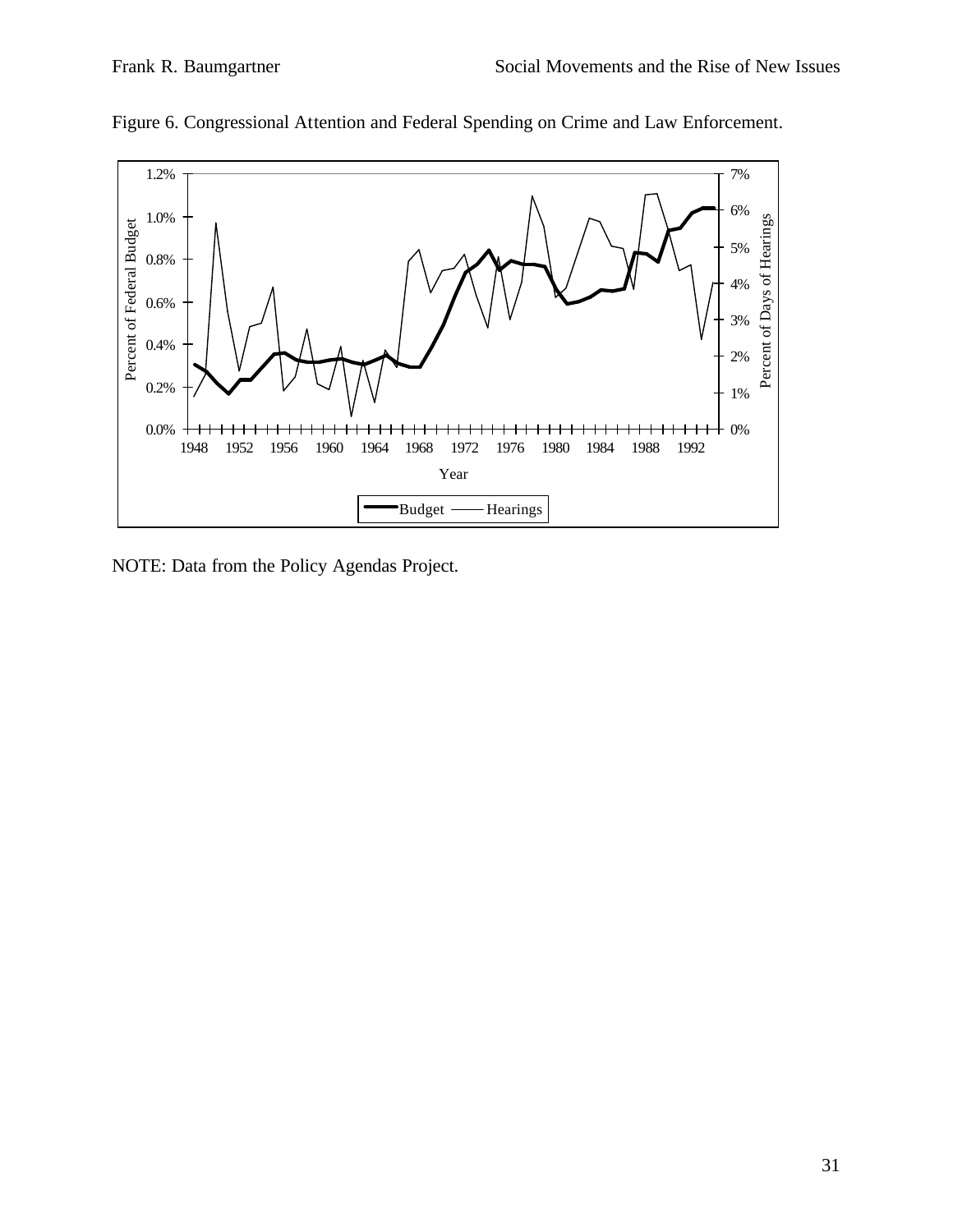

Figure 7. Attention and Spending on Four Social Movement Topics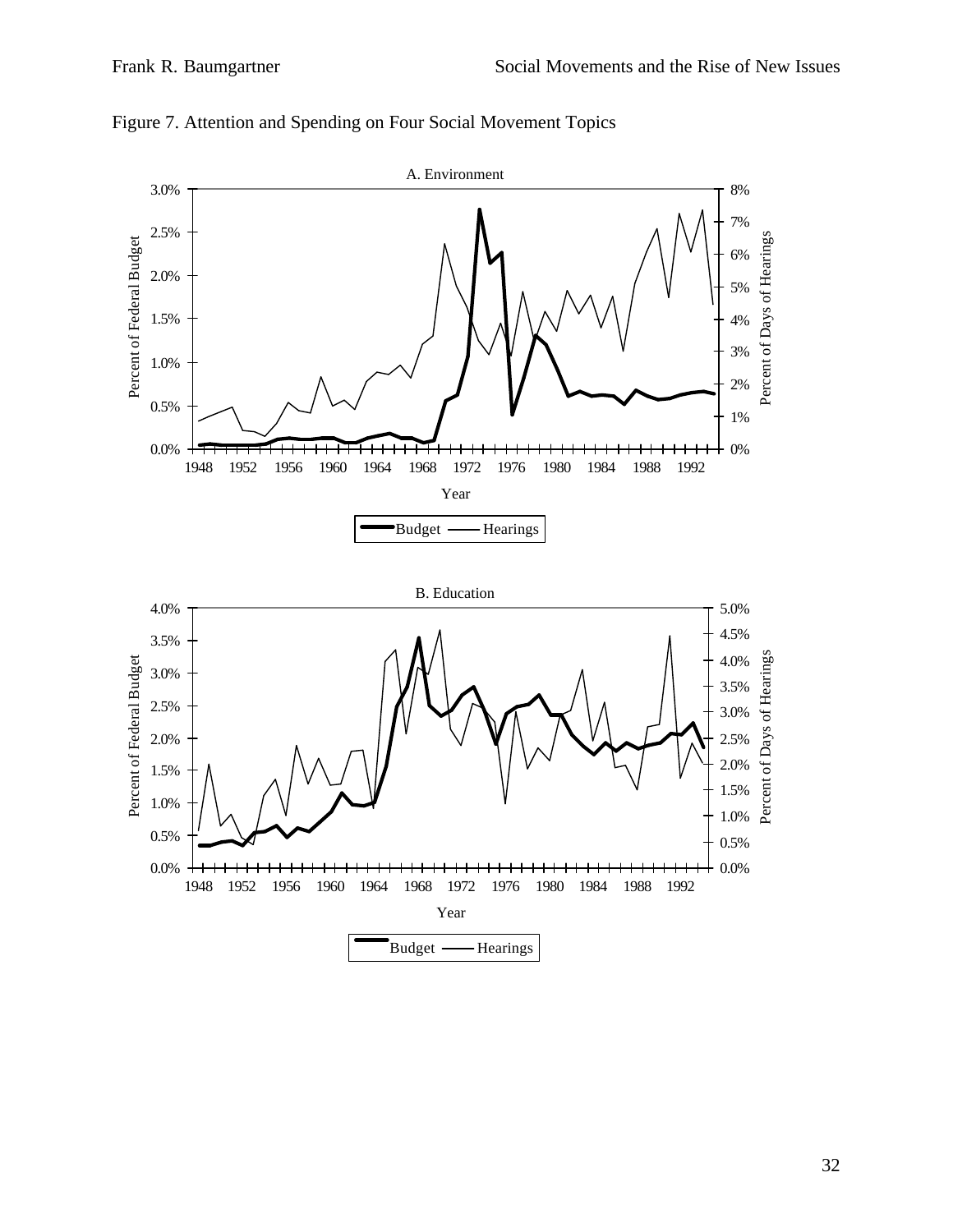



NOTE: Data from the Policy Agendas Project.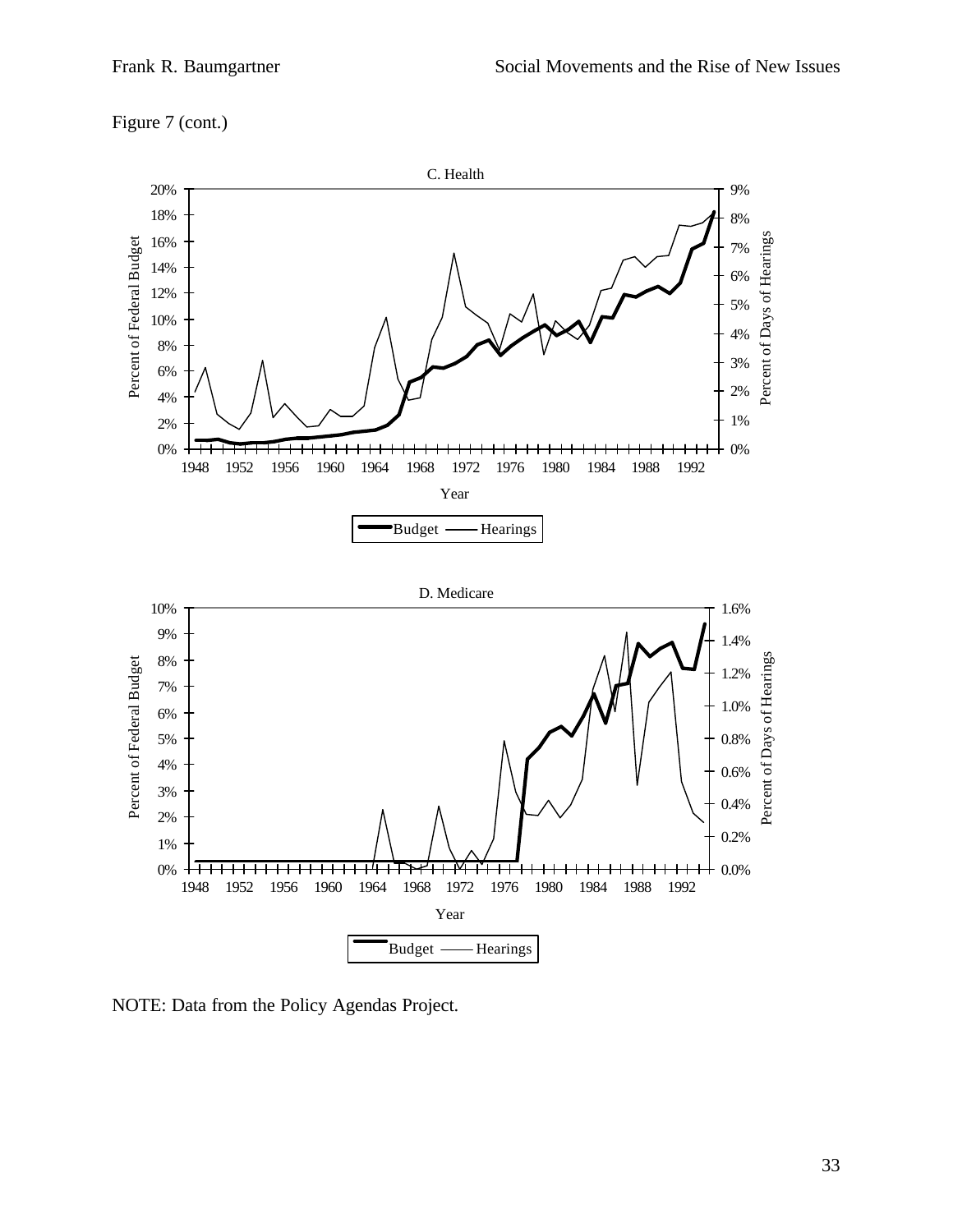

## Figure 8. Attention and Spending on Four Non-Social Movement Topics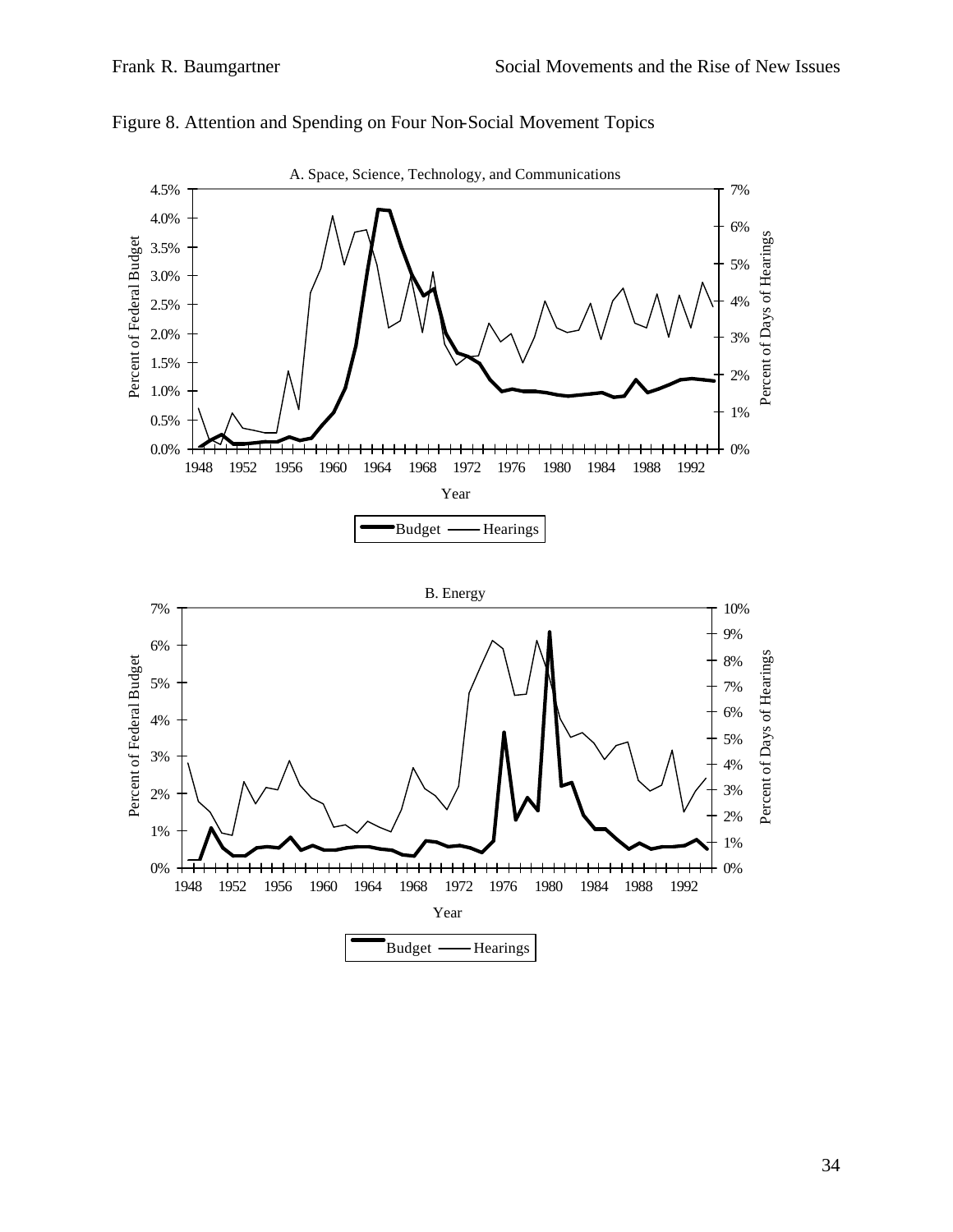



NOTE: Data from the Policy Agendas Project.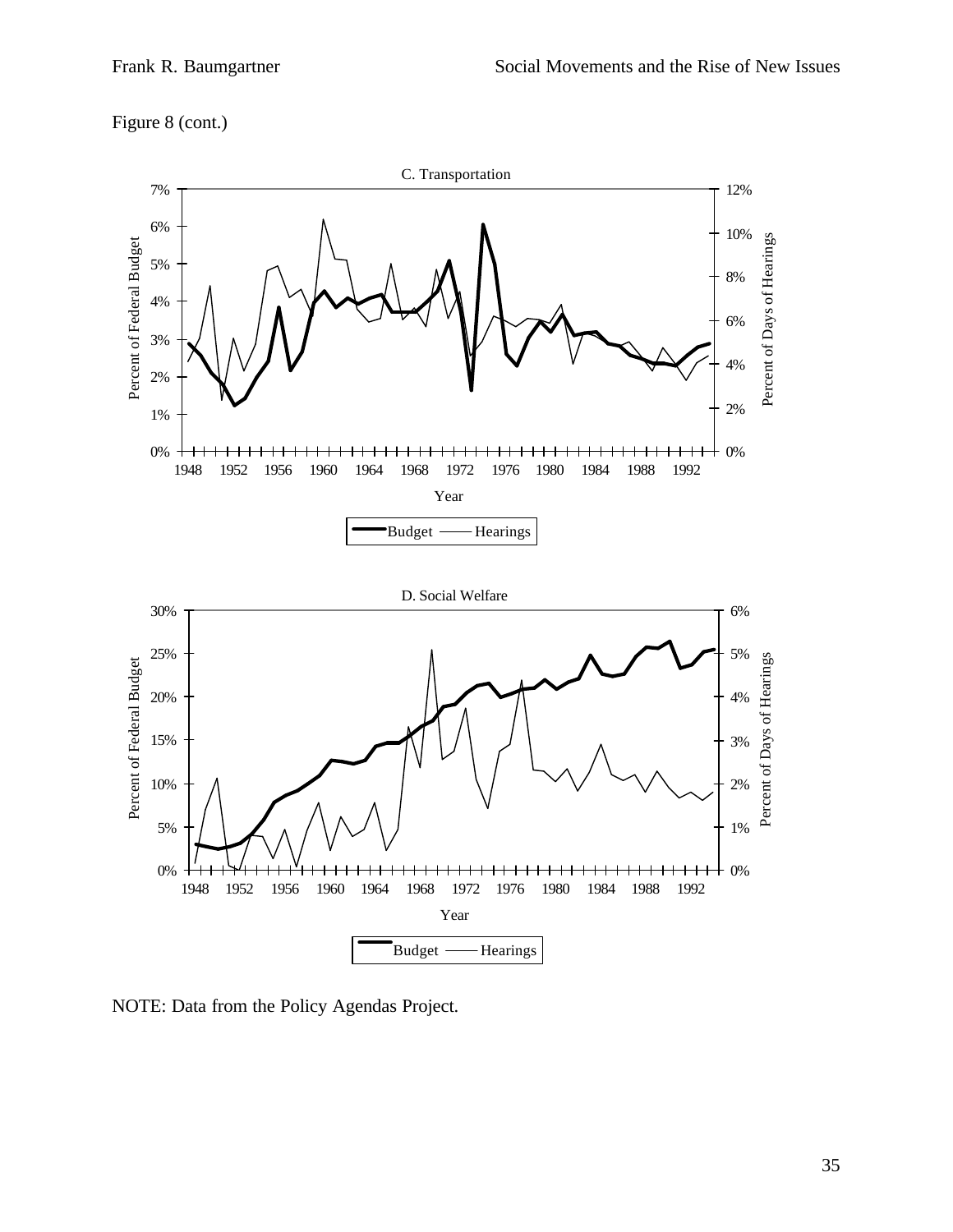